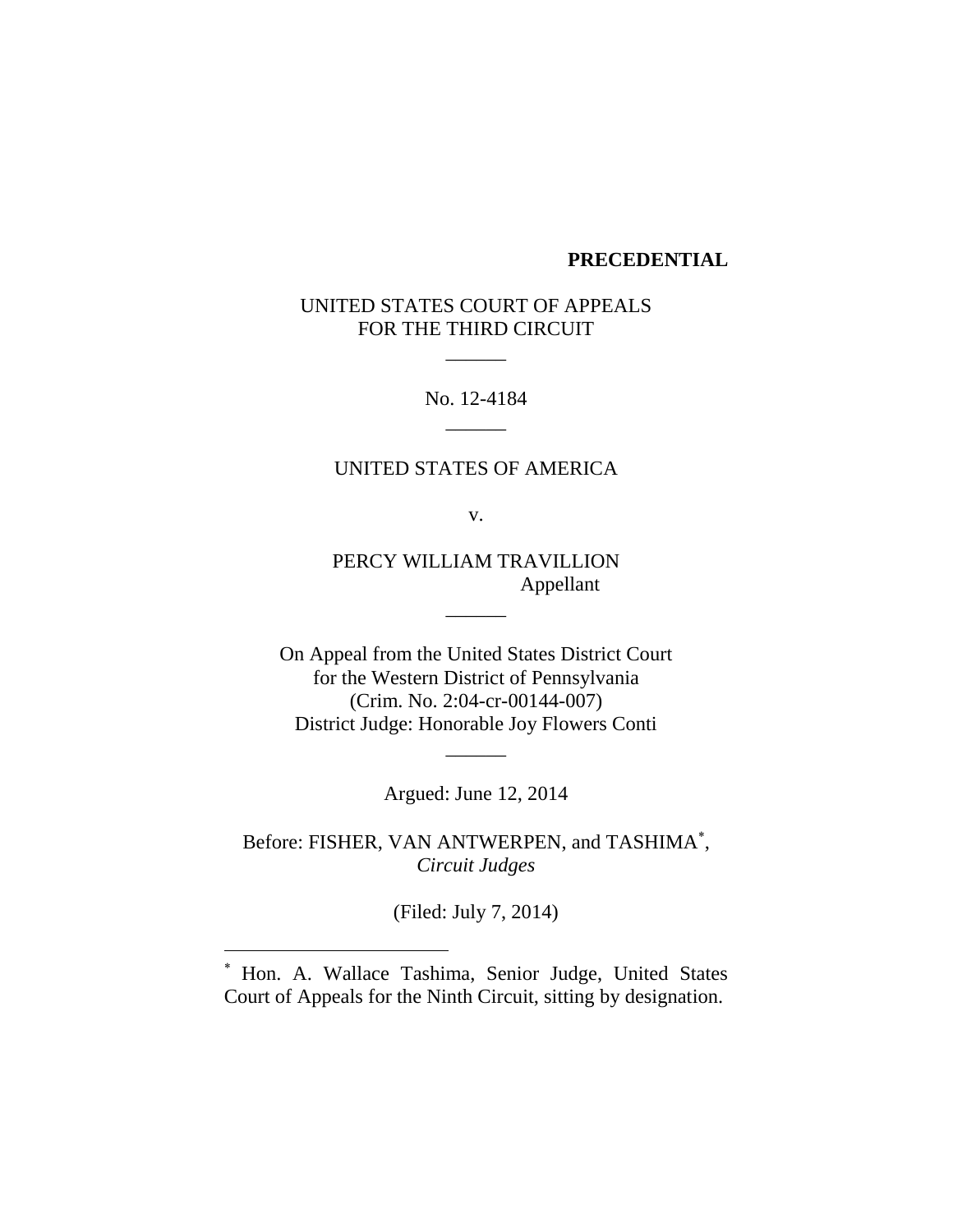Richard Coughlin, Esq. Federal Public Defender's Office, District of New Jersey 800-840 Cooper Street Suite 350 Camden, NJ 08102

Louise Arkel, Esq. **[ARGUED]** Federal Public Defender's Office, District of New Jersey 1002 Broad Street Newark, NJ 07102 *Attorneys for Appellant*

David J. Hickton, Esq. Rebecca R. Haywood, Esq. Jane M. Dattilo, Esq. **[ARGUED]** United States Attorney's Office, Western District of Pennsylvania 700 Grant Street Suite 4000 Pittsburgh, PA 15219 *Attorneys for Appellee*

## OPINION OF THE COURT  $\overline{\phantom{a}}$

 $\overline{\phantom{a}}$ 

VAN ANTWERPEN, *Circuit Judge*.

Appellant Percy William Travillion ("Travillion"), is appealing a decision of the United States District Court for the Western District of Pennsylvania denying relief sought pursuant to 28 U.S.C. § 2255. We must address two issues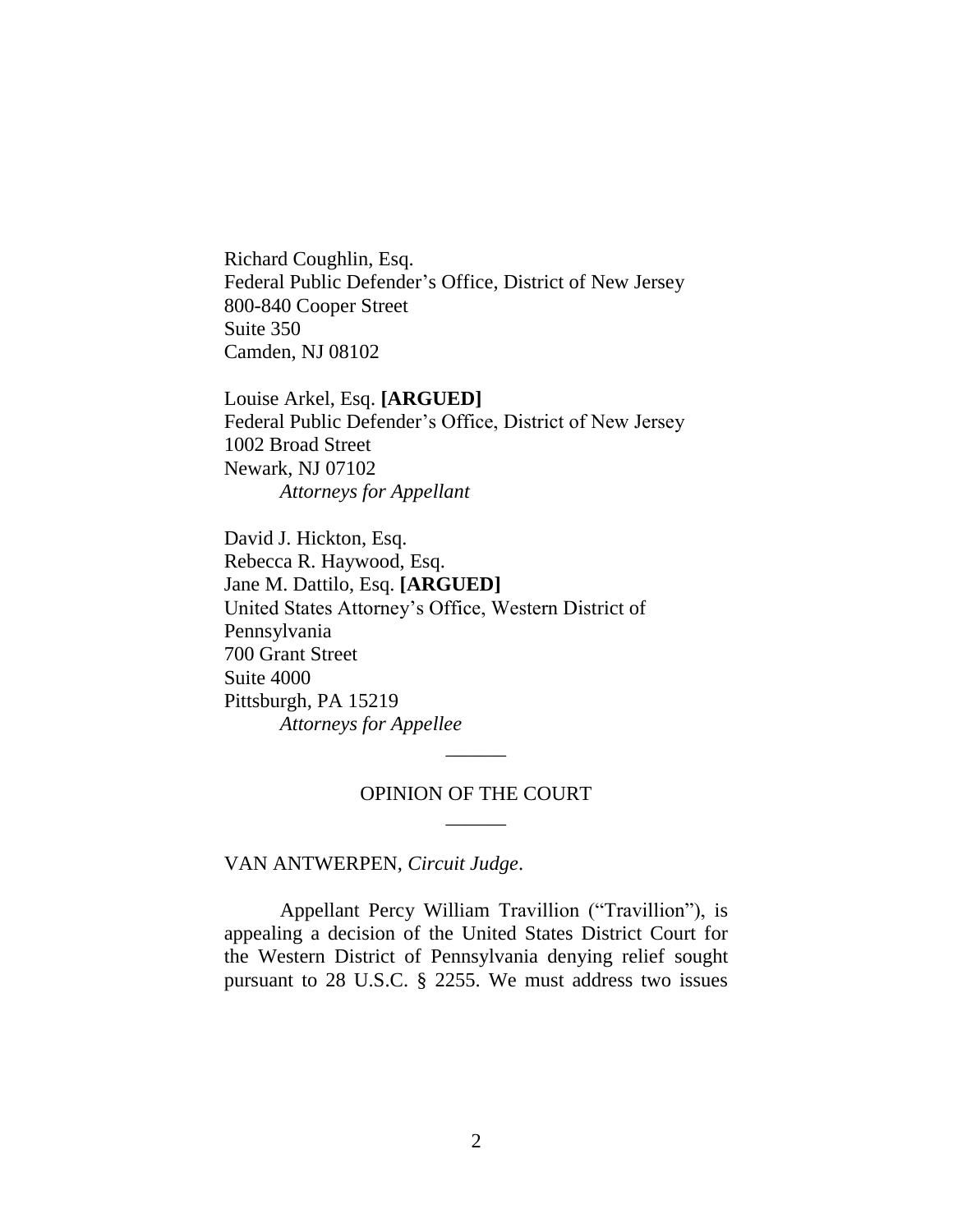certified for appeal: whether trial counsel was ineffective for (1) failing properly to cross-examine a witness and (2) failing to file a pre-trial motion challenging whether the conspiracies charged in Counts Nine and Thirteen of the Indictment violated the Fifth Amendment's prohibition against double jeopardy. For the reasons that follow, we will affirm the decision of the District Court.

#### **I. Facts**

Travillion was indicted by a grand jury in 2004 on three counts related to a large drug trade in the greater Pittsburgh area, in violation of 21 U.S.C. § 846 and § 841(a)(1), (b)(1)(A)(iii).<sup>1</sup> At trial, Travillion raised the

 $\overline{a}$ 

Count Nine: From on or about November 20, 2002, and continuing thereafter to on or about February 8, 2003, in the Western District of Pennsylvania, the defendants . . . did knowingly, intentionally, and unlawfully conspire with one another and with persons both known and unknown . . . to distribute and possess with the intent to distribute fifty (50) grams or more of . . . cocaine base, in the form commonly known as crack.

Count Ten: On or about December 16, 2002 . . . Percy William Travillion, did knowingly, intentionally, and unlawfully possess with the intent to distribute fifty (50) grams or more . . .

<sup>&</sup>lt;sup>1</sup> In total the Indictment contained 19 counts. Travillion was indicted on Counts Nine, Ten, and Thirteen.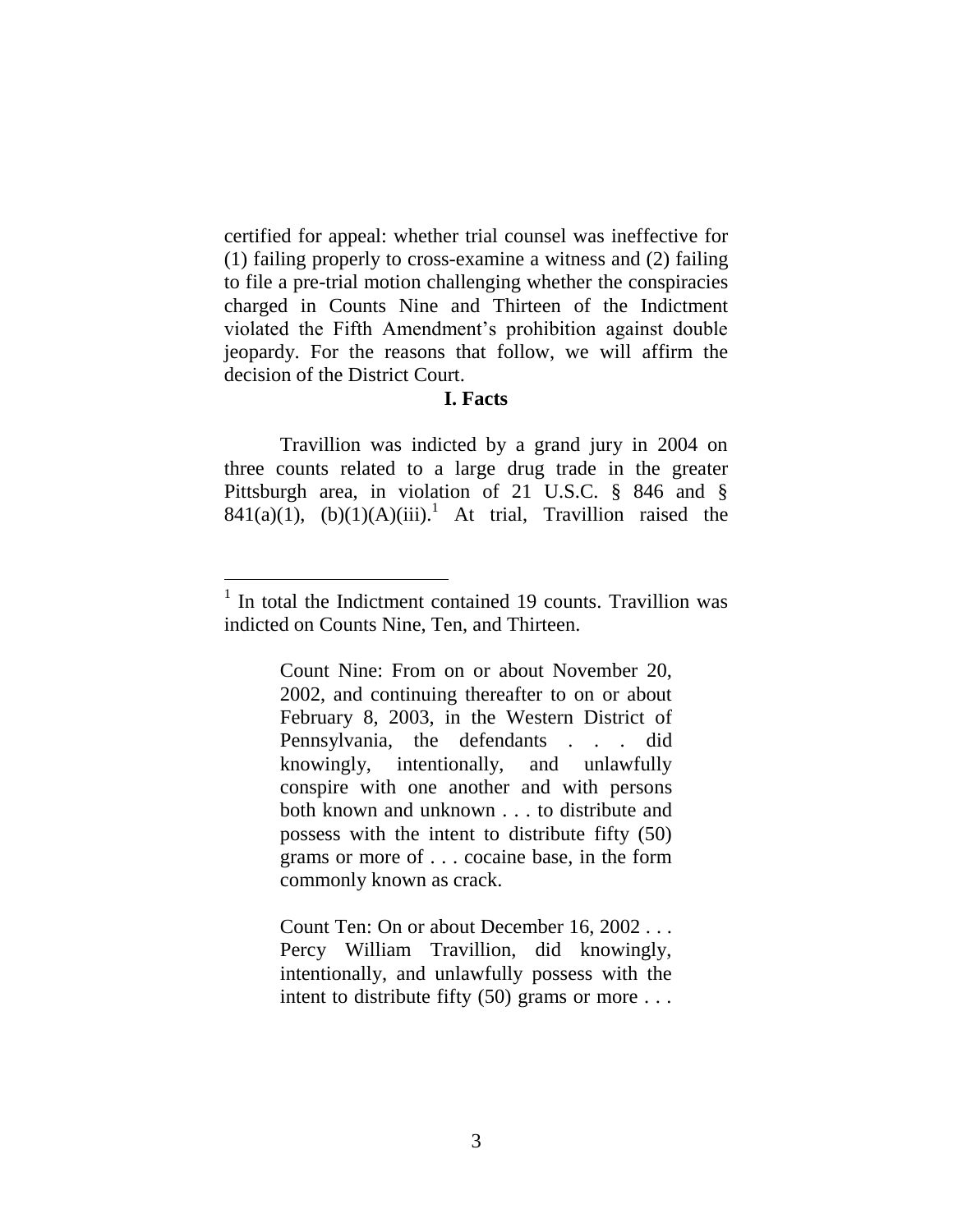defenses that he was not a member of either conspiracy in Counts Nine and Thirteen, and also that the drug at issue in the Count Ten possession charge was heroin, not crack.<sup>2</sup> The United States called five witnesses, including Michael Good, the main supplier of drugs to Travillion.<sup>3</sup> Key to the presentation of evidence was a series of phone call wiretaps, including a call between Good and Travillion on December 16, 2002. Respecting this call, Good testified he was checking whether or not Travillion needed drugs before Good left town for a couple of days, and that what was being discussed was five ounces of crack, totaling  $$4,500$ .<sup>4</sup> Travillion's attorney

> of cocaine base, in the form commonly known as crack.

Count Thirteen: From on or about November 20, 2002, and continuing thereafter to on or about February 8, 2003, in the Western District of Pennsylvania, the defendants . . . did knowingly, intentionally, and unlawfully conspire with one another and with persons unknown to the grand jury, to distribute and possess with the intent to distribute five hundred (500) grams or more of . . . cocaine.

(Appellee Br. at 20-21; *see also* App. vol. II at 68, 71-72.)

 $2$  We will refer to cocaine base in the form sold by Travillion as "crack" throughout the Opinion.

<sup>3</sup> Good testified the quantities of crack sold to Travillion increased during the period between 2002 and 2003, and eventually he began fronting the drugs to Travillion, in the expectation he would be paid after Travillion made sales.

<sup>4</sup> Good testified he sold crack to Travillion at \$900 per ounce.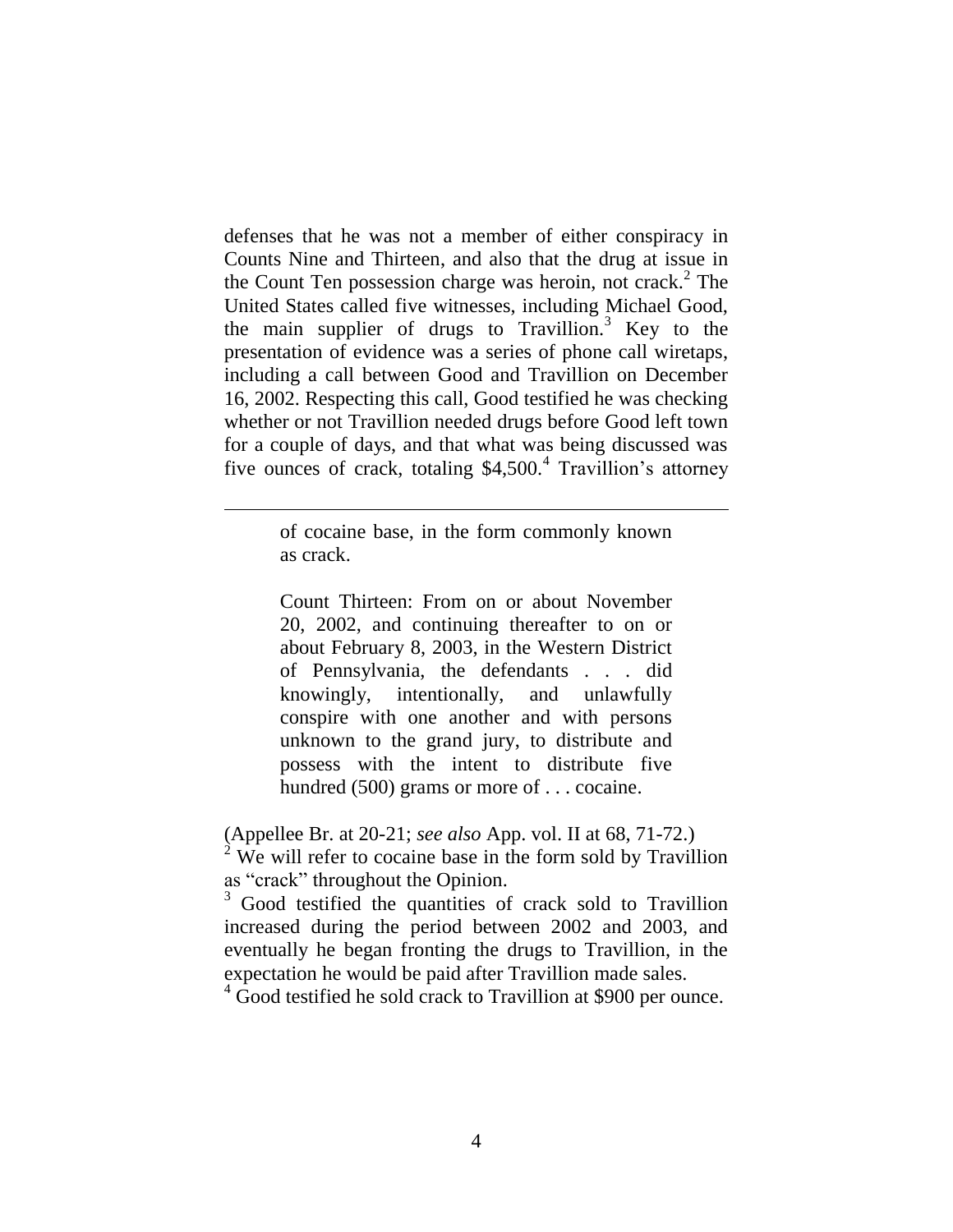cross-examined Good on his and Travillion's addiction histories, the inability of Good to obtain crack around December 2002, Good's cooperation with the Government for a reduced sentence, and Travillion's role in the larger drug-dealing organization.

Travillion took the stand in his own defense, countering Good's testimony and claiming what was being discussed in the December 16 phone call was not crack but rather was nine bundles of heroin, with a value of only \$450.<sup>5</sup>

[Good]: I was trying to get in touch with you to see if you're all right [sic] before I go out of town.

[Travillion]: Was you cutting out today?

. . . .

 $\overline{a}$ 

[Travillion]: Cause I still had a couple of them things left.

[Good]: I'm calling to make sure you're cool, because I'm not going to be back till Thursday.

. . . .

[Travillion]: That should hold me till then.

[Good]: You'll be alright?

[Travillion]: Yeah, yeah yep . . . . I'm going to try to grab one more then off you, can I do that? That way I'll have more then . . .

[Good]: What are you turning in? Yeah, what you turning in?

[Travillion]: Just grab one more . . . . I'm going to turn in probably like two.

<sup>&</sup>lt;sup>5</sup> The relevant transcript portions of the December 16 phone call are reproduced below.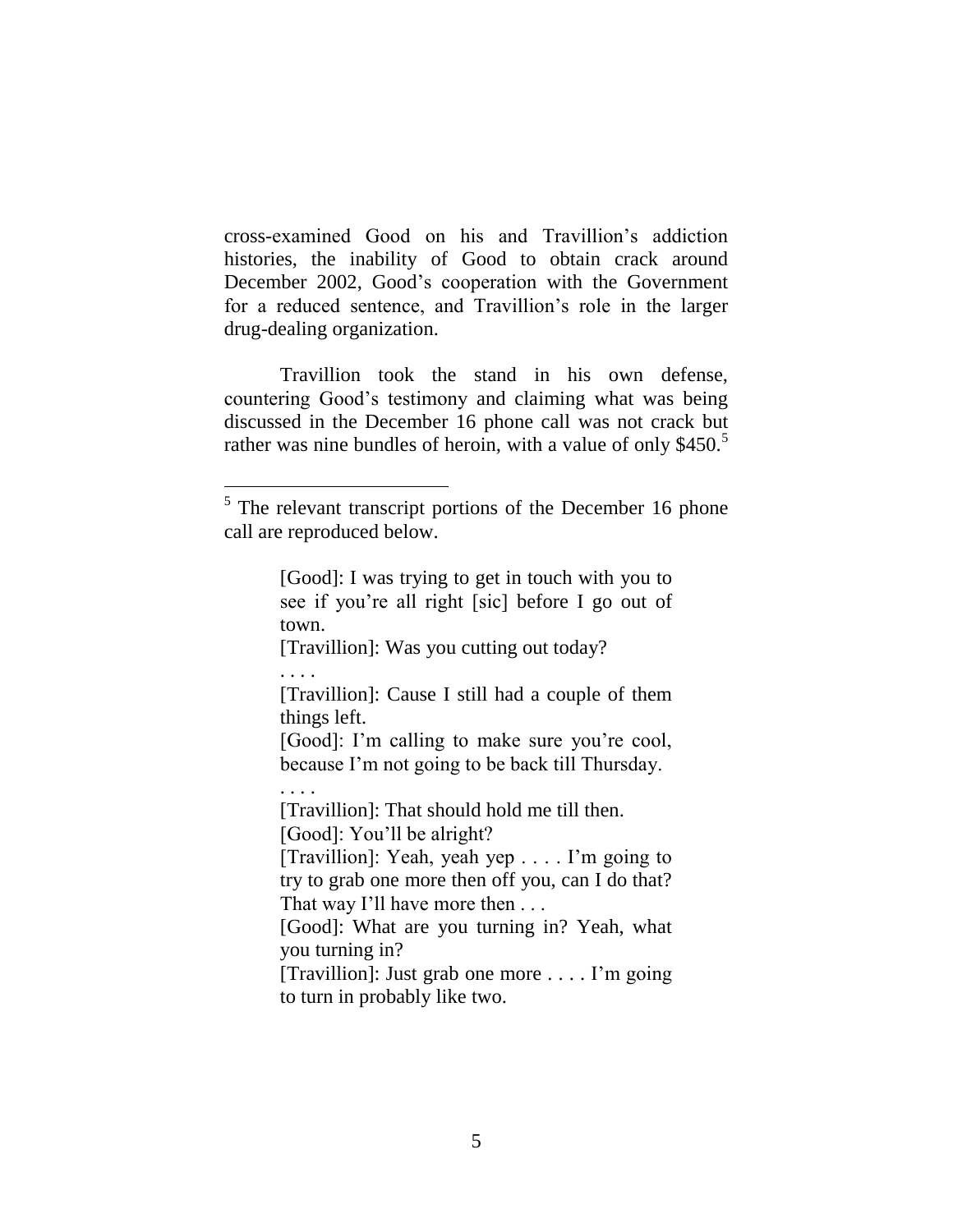On cross-examination, the Government challenged Travillion on the weight and type of drugs he testified to, because heroin was not what he typically sold nor was the amount the quantity of any drug he typically purchased. Travillion was convicted by a jury on all three counts, and sentenced to 188 months' imprisonment.<sup>6</sup> On appeal, this Circuit affirmed the decision of the District Court.<sup>7</sup> See United States v. *Travillion*, 321 F. App'x 156, 159 (3d Cir. 2009).

> [Good]: Cause you uh, we have forty-five cause you had five. [Travillion]: Right.

. . . .

 $\overline{a}$ 

[Good]: You turn in then, you gonna turn in two then make it back at five. [Travillion]: Right.

(App. vol. VI at 1104-05.)

<sup>6</sup> Travillion received concurrent sentences of 188 months' imprisonment and concurrent five-year terms of supervised release on Counts Nine, Ten, and Thirteen. This was at the bottom end of the United States Sentencing Guidelines range of 188 to 235 months, calculated from a total offense level of 34, including a two-level enhancement for obstructing justice under U.S.S.G. § 3C1.1, and a criminal history category of III. He also had to pay a \$100 special assessment on each count.

 $7$  On direct appeal, Travillion alleged (1) the evidence was insufficient, (2) the jury instruction was improper, (3) there were procedural errors in enhancing his total offense level for obstruction of justice and for considering a state offense in the calculations, and (4) that Congress did not have the power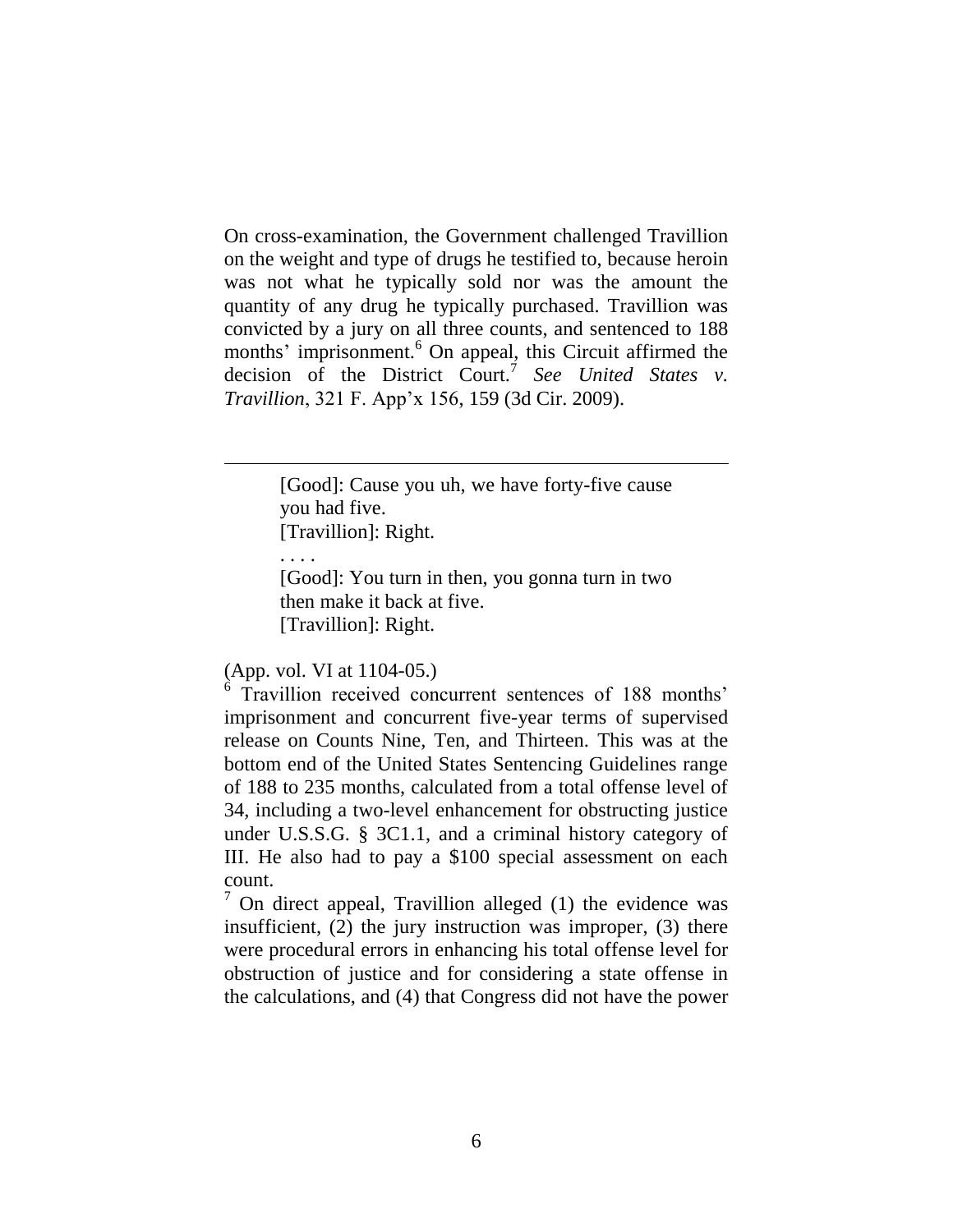Travillion then filed a 28 U.S.C. § 2255 motion in the United States District Court for the Western District of Pennsylvania, seeking to vacate, set aside, or correct his sentence by adjusting the advisory Guidelines down two levels.<sup>8</sup> This motion alleged four reasons for collateral relief under an ineffective assistance of counsel claim:

> (1) Trial Counsel failed to effectively investigate and cross-examine Government witnesses, (2) Trial Counsel failed to effectively investigate facts made known to him by Petitioner constituting Petitioner's only realistic defense, (3) Trial Counsel failed to adequately advise Petitioner on the risk in his testifying on his own behalf, and (4) Trial Counsel failed to adequately object to Petitioner's conviction on two separate counts that comprised the same conspiracy, thus exposing Petitioner to double jeopardy.

*United States v. Travillion*, 2012 WL 5354530, at \*2 (W.D. Pa. Oct. 29, 2012) (internal citation and quotation marks omitted). The District Court denied the motion, noting that while counsel's performance may have been deficient on certain issues, Travillion was not prejudiced, as the evidence presented against him was "overwhelming." *Id.* at \*6. This appeal followed.

 $\overline{a}$ 

to enact the DNA Analysis Backlog Elimination Act under the Commerce Clause. *Travillion*, 321 F. App'x at 158-59.

<sup>&</sup>lt;sup>8</sup> This claim also sought reduction of the obstruction of justice enhancement mentioned above. *See supra* note 6.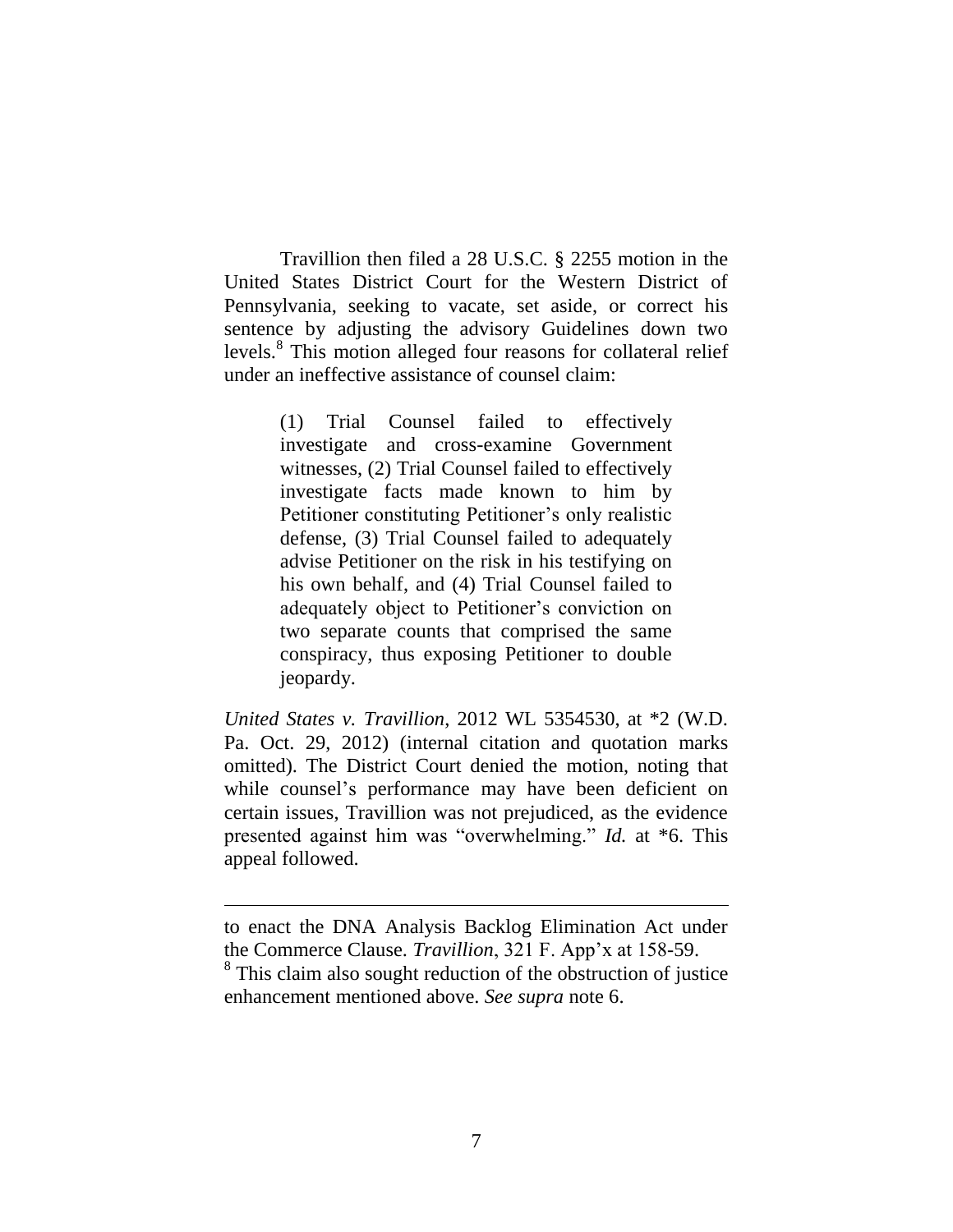Travillion now argues counsel's performance was ineffective because he failed to impeach Good with his own prior testimony in a contemporaneous and factually similar case, titled by the parties as the "Ferguson Retrial."<sup>9</sup> *See United States v. Ferguson*, 394 F. App'x 873, 888 (3d Cir. 2010) (affirming retrial decision by the United States District Court for the Western District of Pennsylvania). Travillion also contends that counsel failed to object on double jeopardy grounds to the indictment charging two separate conspiracies in Counts Nine and Thirteen, which caused him to be twice punished with a \$100 special assessment and an extra concurrent term of supervised release for a single conspiracy. Travillion now seeks an order vacating and remanding for a new trial, or in the alternative, remanding for an evidentiary hearing.

# **II. Standard of Review<sup>10</sup>**

# *A. Section 2255 Motion*

 $\overline{a}$ 

As a collateral challenge, a motion pursuant to 28 U.S.C. § 2255 is reviewed much less favorably than a direct appeal of the sentence. *See, e.g.*, *United States v. Frady*, 456

 $9$  During the Ferguson Retrial, Good testified to his prior mental health issues and showed confusion when detailing which drugs he sold to which dealers. (Appellant Br. at 23 (citing App. vol. VII at 1569-72, 1665).)

<sup>&</sup>lt;sup>10</sup> The District Court had jurisdiction over Travillion's claims pursuant to 18 U.S.C. § 3231 and 28 U.S.C. § 2255. We now have jurisdiction under 28 U.S.C. § 1291 and § 2253, as a final order by the District Court.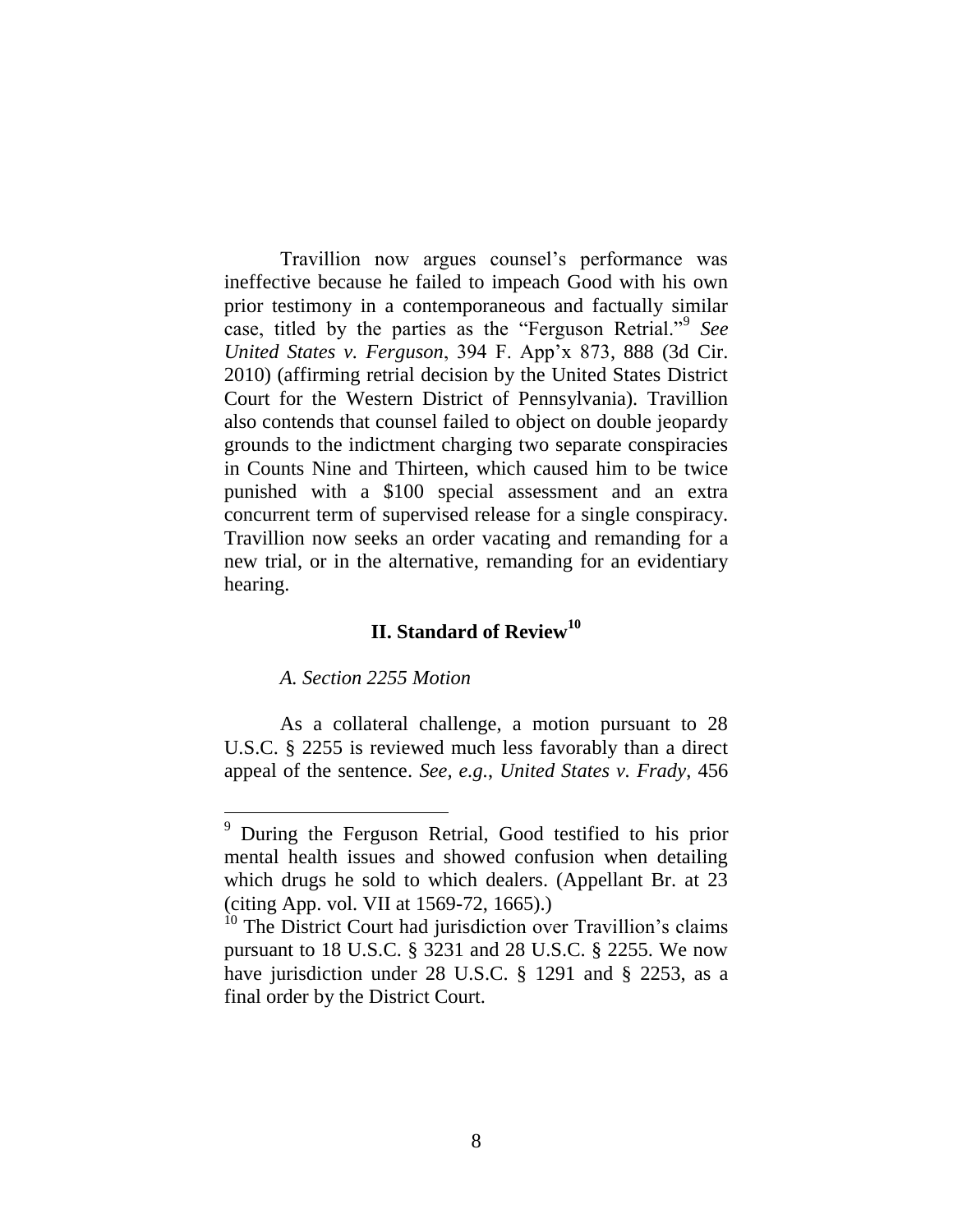U.S. 152, 167-68 (1982). Indeed, relief under § 2255 is available only when "the claimed error of law was 'a fundamental defect which inherently results in a complete miscarriage of justice,' and . . . 'present[s] exceptional circumstances where the need for the remedy afforded by the writ . . . is apparent.'" *Davis v. United States*, 417 U.S. 333, 346 (1974) (quoting *Hill v. United States*, 368 U.S. 424, 428 (1962)). While issues resolved in a prior direct appeal will not be reviewed again by way of a § 2255 motion,<sup>11</sup> *United States v. DeRewal*, 10 F.3d 100, 105 n.4 (3d Cir. 1993), they may, however, be used to support a claim for ineffectiveness. *See Graziano v. United States*, 83 F.3d 587, 589-90 (2d Cir. 1996) (per curiam) (noting claims of error under the Sentencing Guidelines are generally not cognizable on collateral review unless to support an ineffectiveness claim).

In a § 2255 review, we usually have the advantage of a § 2255 opinion from the District Judge who presided over the original trial. Accordingly, the District Judge is not limited to a cold written record, but is uniquely familiar with the overall circumstances of the original case. "[A] motion under 28 U.S.C. § 2255 is entered on the docket of the original criminal case and is typically referred to the judge who originally presided over the challenged proceedings . . . ." *Wall v. Kholi*, —U.S.—, 131 S. Ct. 1278, 1289 (2011). Although a § 2255 motion is sometimes loosely referred to as a habeas corpus motion, unlike a § 2254 habeas petition, which usually concerns cases that arose in state court, a § 2255 challenge is a post-trial motion to vacate, set aside or

 $\overline{a}$ 

 $11$  In addition, issues which should have been raised on direct appeal may not be raised with a § 2255 motion. *See DeRewal*, 10 F.3d at 105 n.4.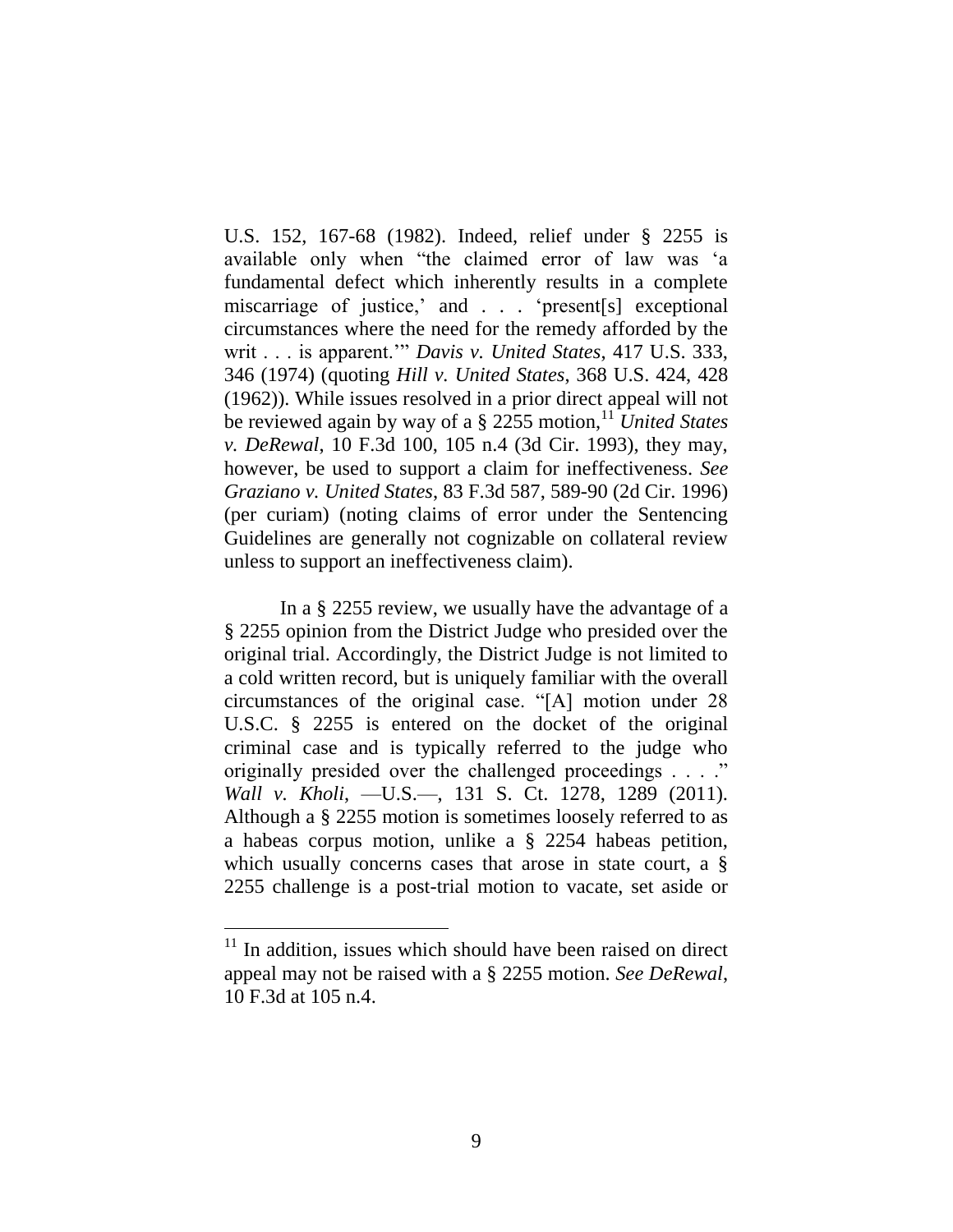correct a sentence imposed in federal court. Section 2255 is a corrective action, *United States v. Hock*, 275 F.2d 726, 727 (3d Cir. 1960) (per curiam), and unlike "a § 2254 petition[, which] is a separate civil action, ... a  $\S$  2255 motion is a further step in the criminal process," *United States v. Nahodil*, 36 F.3d 323, 328 (3d Cir. 1994); *see also United States v. Thomas*, 713 F.3d 165, 172 (3d Cir. 2013) (noting that Section 2255 "creates a statutory remedy consisting of a *motion* before the court where a movant was convicted" (internal citation and quotation marks omitted) (emphasis in original)).

## *B. Reviewing Standard*

"In a [§ 2255] proceeding, we exercise plenary review of the district court's legal conclusions and apply a clearly erroneous standard to the court's factual findings." *Lambert v. Blackwell*, 134 F.3d 506, 512 (3d Cir. 1997). The standard of review for a claim of ineffective assistance of counsel was set forth in *Strickland v. Washington*, 466 U.S. 668 (1984). To prove ineffective assistance of counsel, the movant must show

> [first,] that counsel's performance was deficient. This requires showing that counsel made errors so serious that counsel was not functioning as the "counsel" guaranteed the defendant by the Sixth Amendment. Second, the defendant must show that the deficient performance prejudiced the defense. This requires showing that counsel's errors were so serious as to deprive the defendant of a fair trial, a trial whose result is reliable.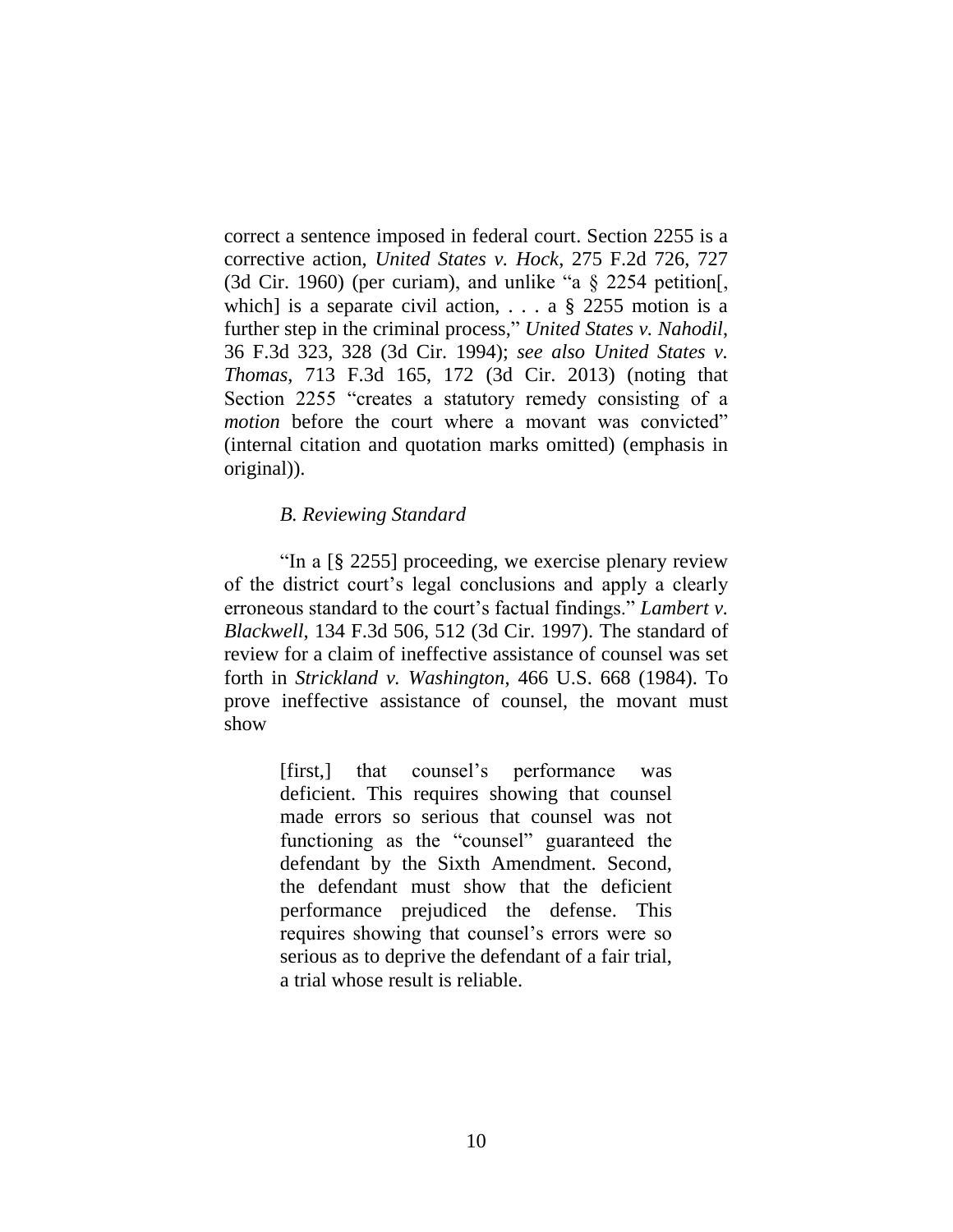466 U.S. at 687. Thus, to prove a valid claim, Travillion must show both deficiency and prejudice. *Id.*

As the Supreme Court has stated, "the Constitution guarantees criminal defendants only a fair trial and a competent attorney. It does not insure that defense counsel will recognize and raise every conceivable constitutional claim." *Engle v. Isaac*, 456 U.S. 107, 134 (1982). On review, we "must indulge a strong presumption that counsel's conduct falls within a wide range of reasonable professional assistance." *Berryman v. Morton*, 100 F.3d 1089, 1094 (3d Cir. 1996) (quoting *Strickland*, 466 U.S. at 689). "In essence, 'the defendant must show that counsel's representation fell below an objective standard of reasonableness' meaning 'reasonableness under prevailing professional norms.'" *Id.*  (quoting *Strickland*, 466 U.S. at 688). Regarding the interplay between *Strickland* and § 2255, if Travillion shows both elements of *Strickland*, he satisfies the requirements of § 2255. *See United States v. Rad-O-Lite of Phila., Inc.*, 612 F.2d 740, 744 (3d Cir. 1979) ("[P]ersons . . . can attack a conviction for fundamental defects, such as ineffective assistance of counsel.").

#### **III. Discussion**

We now turn to the two certified ineffective assistance of counsel claims before us. First, Travillion claims that counsel was ineffective because he "failed to cross-examine . . . Michael Good, on matters that would have undermined Good's credibility and supported Travillion's defense, particularly on the crack possession charge, . . . [from] readily available transcripts of Good's testimony in [the Ferguson Retrial]." (Appellant Br. at 19.) Second, Travillion avers that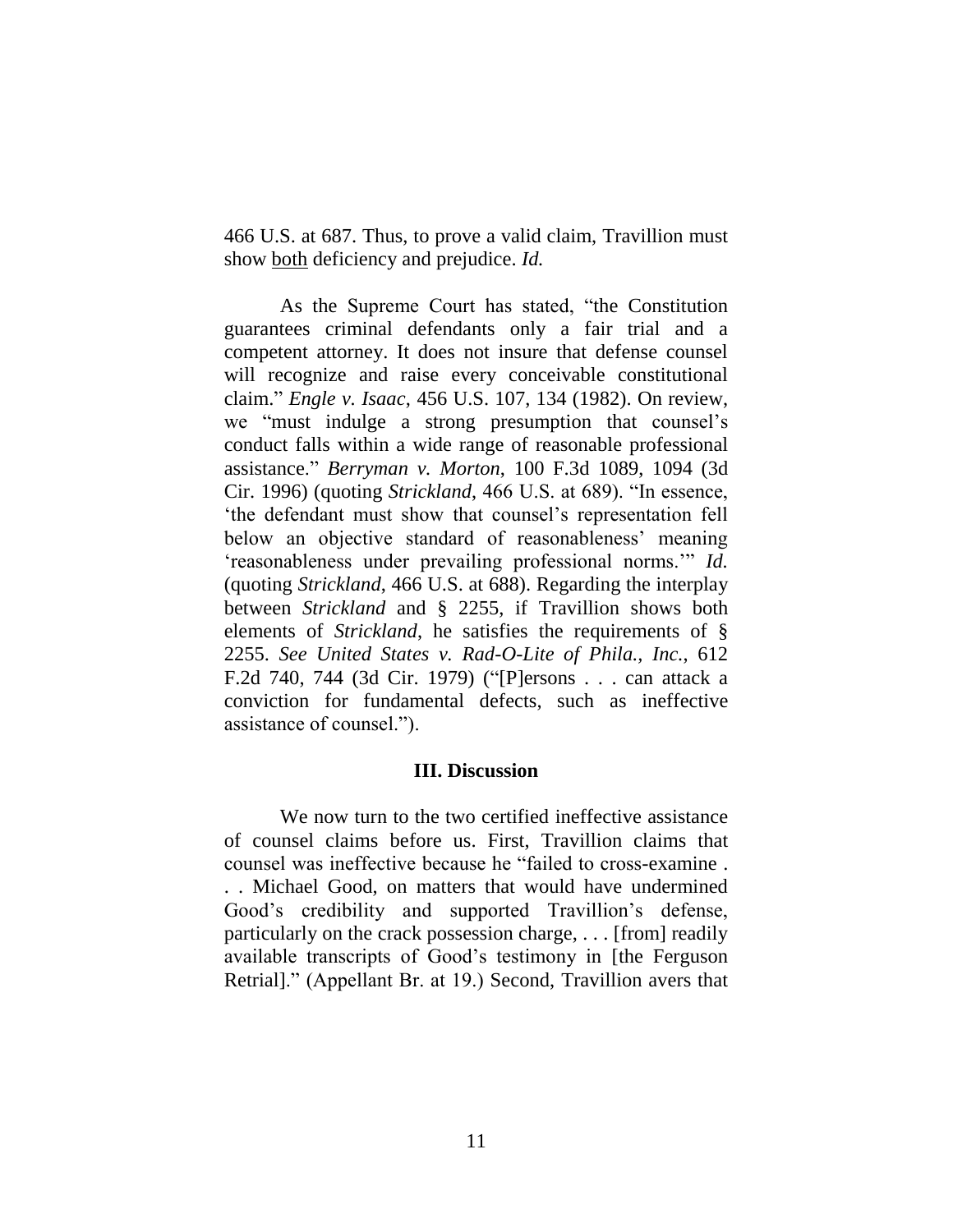"counsel's failure to challenge the [conspiracy] indictment[s] on double jeopardy grounds also constituted deficient performance . . . [where] [t]he circumstances of the case amply satisfied the nominal burden required to . . . challenge at the pretrial stage." (*Id.*) Travillion contends both failures of counsel prejudiced the outcome of his trial because they resulted in multiple convictions and increased sentences.

We begin, as above, with the steps outlined in *Strickland*. 466 U.S. at 687. We may address the prejudice prong first "[i]f it is easier to dispose of an ineffectiveness claim on the ground of lack of sufficient prejudice." *Id.* at 697. We will address both claims in turn, undertaking plenary review, and reminding ourselves that both deficiency and prejudice must be proven to have a valid claim for relief. *Id.*  at 687.

## *A. Failure to Adequately Cross-Examine*

Travillion avers that trial counsel's performance was deficient for failing to obtain the prior testimony and crossexamine Michael Good with contradictory and impeachment evidence from the Ferguson Retrial, and these errors significantly prejudiced the outcome of the trial.

## *1. Prejudice*

In determining prejudice, "a court hearing an ineffectiveness claim must consider the totality of the evidence before the judge or jury." *Strickland*, 466 U.S. at 695. Travillion claims counsel prejudiced his defense, and that there is "a reasonable probability that, but for counsel's unprofessional errors, the result of the proceeding would have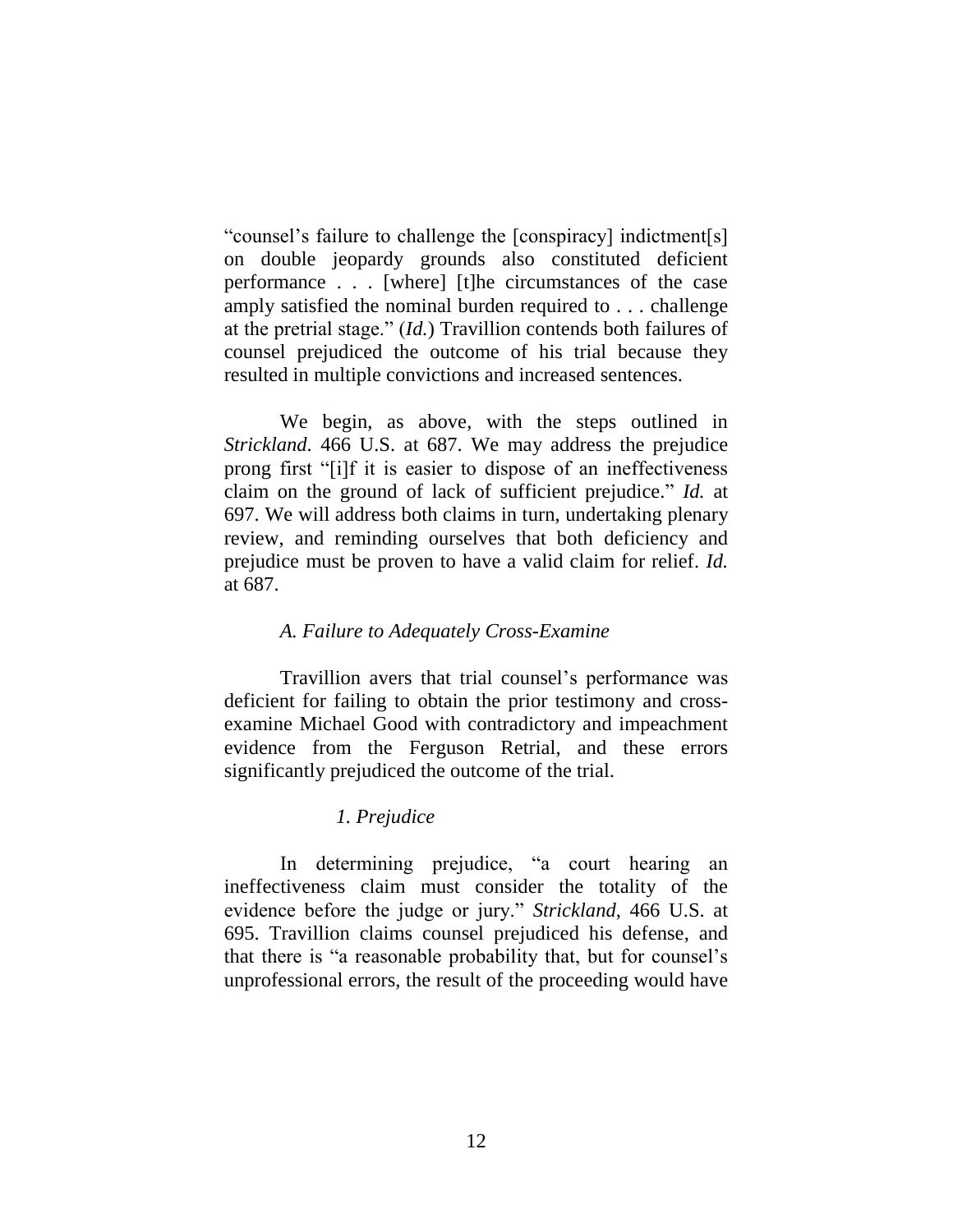been different." *Id.* at 694. This alleged prejudice concerns the failure of trial counsel to utilize statements made by Good at the Ferguson Retrial to impeach his statement that he sold Travillion crack and failing to bring up Good's prior testimony on his mental health issues.<sup>12</sup> For example, during the Ferguson Retrial, Good testified he could not remember the terminology he used for drugs with buyers and which drug he sold to another dealer in a prior deal. (*See* Appellant Br. at 29 (citing App. vol. VII at 1752).)

> [Good:] I served them their drugs that day, I know that. I remember that.

 $[Good:] Yes \dots$ 

[Attorney:] Mr. Dietz showed you your presentence report and questions were asked about . . . what you were diagnosed with, and at one point you were asked whether you were a life-long schizophrenic, and that was corrected to paranoid schizophrenic related to drug use.

(App. vol. VII at 1860-61.)

<sup>&</sup>lt;sup>12</sup> These issues included schizophrenia, for which Good collected Social Security disability benefits. Good testified at the Ferguson Retrial, stating:

<sup>[</sup>Attorney:] During the interview, did the probation officer ask you questions about mental health problems that you've had? [Good:] Yes.

<sup>[</sup>Attorney:] Did you tell the probation officer you had had mental health problems?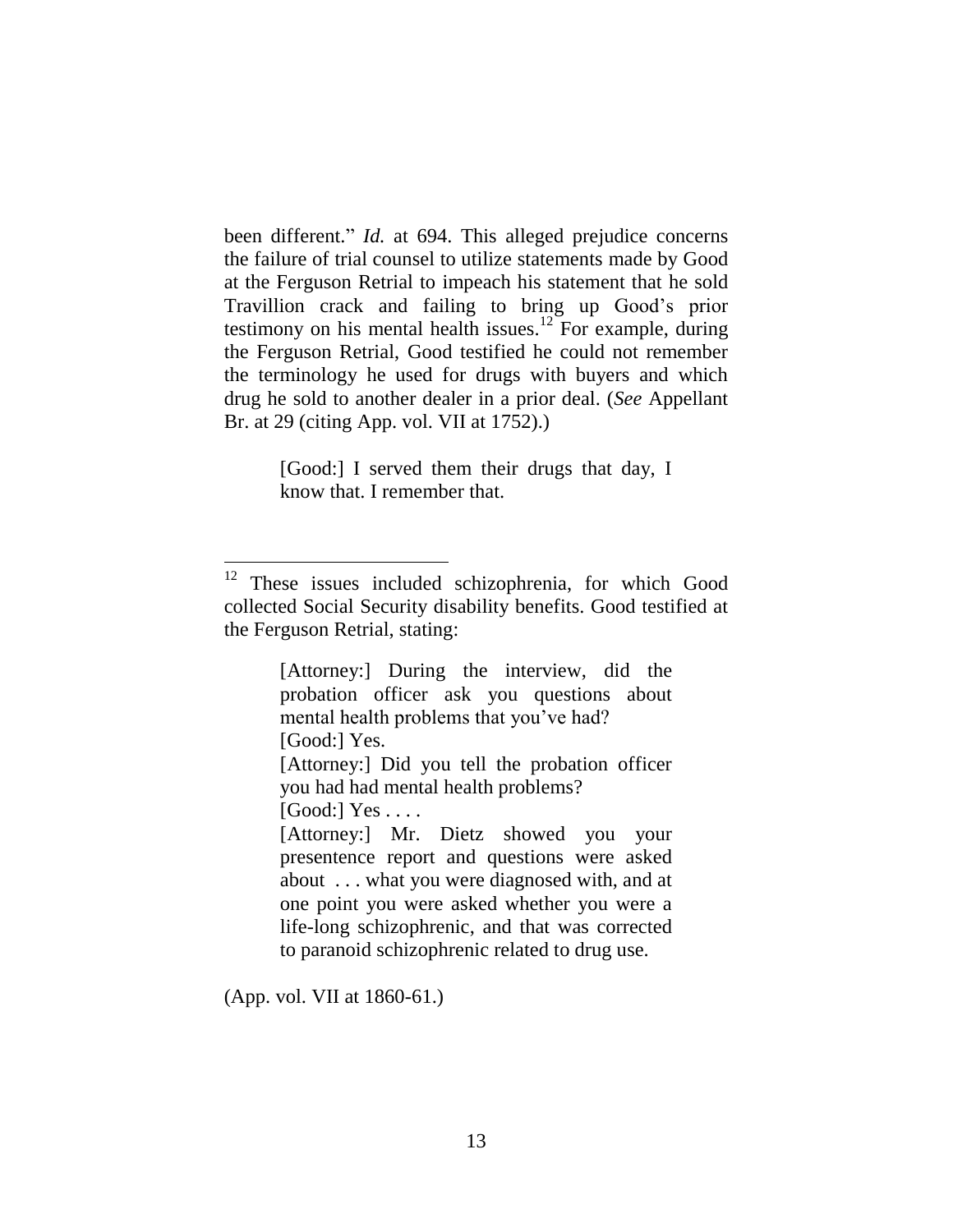[Attorney:] When you say you served them their drugs, what are you referring to? [Good:] Heroin, cocaine. [Attorney:] Do you recall which one as you sit there? [Good:] No. I don't recall which that he got that day.

(App. vol. VII at 1572.) Travillion argues Good's inability to remember the type of drug sold undermines his testimony that Travillion purchased crack on December 16, rather than heroin, as Travillion alleges. This forms the basis of Travillion's assertion that Good's confusion, along with his testimony in the Ferguson Retrial to occasionally selling small quantities (or "bundles") of heroin,<sup>13</sup> would have created reasonable doubt that the December 16 phone conversation referenced crack. Travillion argues that there is a reasonable probability that, had counsel more aggressively

[Attorney:] Would you sell [heroin] in less than [brick size]? Would you ever sell bundles to anybody you know? [Good:] Yeah. I didn't like that neither, but I

did it sometimes.

(App. vol. VII at 1813.)

<sup>&</sup>lt;sup>13</sup> A "bundle" is "ten stamped bags wrapped together" and five bundles is the equivalent of one brick. (App. vol. III at 315-16.) Good typically sold bricks, but testified to selling these small quantities on occasion. Travillion's argument was that at times Good sold small quantities and that he did so on this occasion.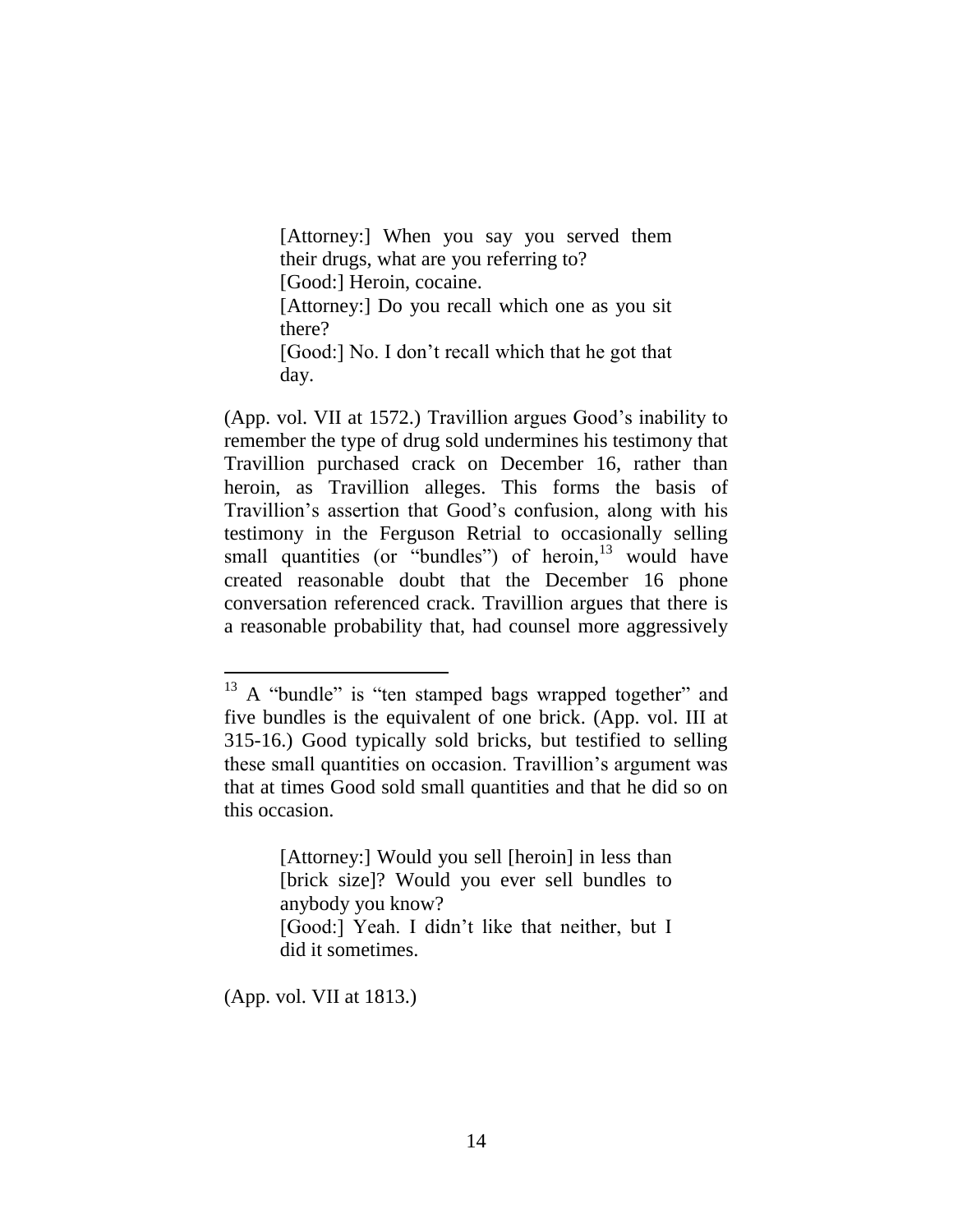cross-examined Good, the jury would have acquitted or deadlocked on the crack possession charge. This, in turn, would have altered Travillion's sentence in two ways: first, by exposing him to one less concurrent term of supervised release and one less \$100 special assessment; and second, by precluding the District Court's assessment of a two-level upward adjustment for obstruction of justice, based on its conclusion that Travillion perjured himself when he testified that the drug at issue was heroin, not crack.<sup>14</sup> (*See* Appellant Br. at 36-37.)

[Attorney:] Mr. Travillion, . . . you say, cause I still had a couple of things left.

. . . .

What are you referring to?

[Travillion:] I am referring to bundles of heroin.

. . . .

[Attorney:] Is it fair to say that at some point prior to December 16, 2002, you and Michael Good hooked up and did a heroin transaction? [Travillion:] Yes.

. . . .

[Attorney:] The price was \$90.00 a bundle? [Travillion:] Right.

. . . .

[Attorney:] And you had five bundles? [Travillion:] Yes.

<sup>&</sup>lt;sup>14</sup> At trial, Travillion offered as a defense, elicited through his own testimony, that the December 16 phone call was referring to heroin.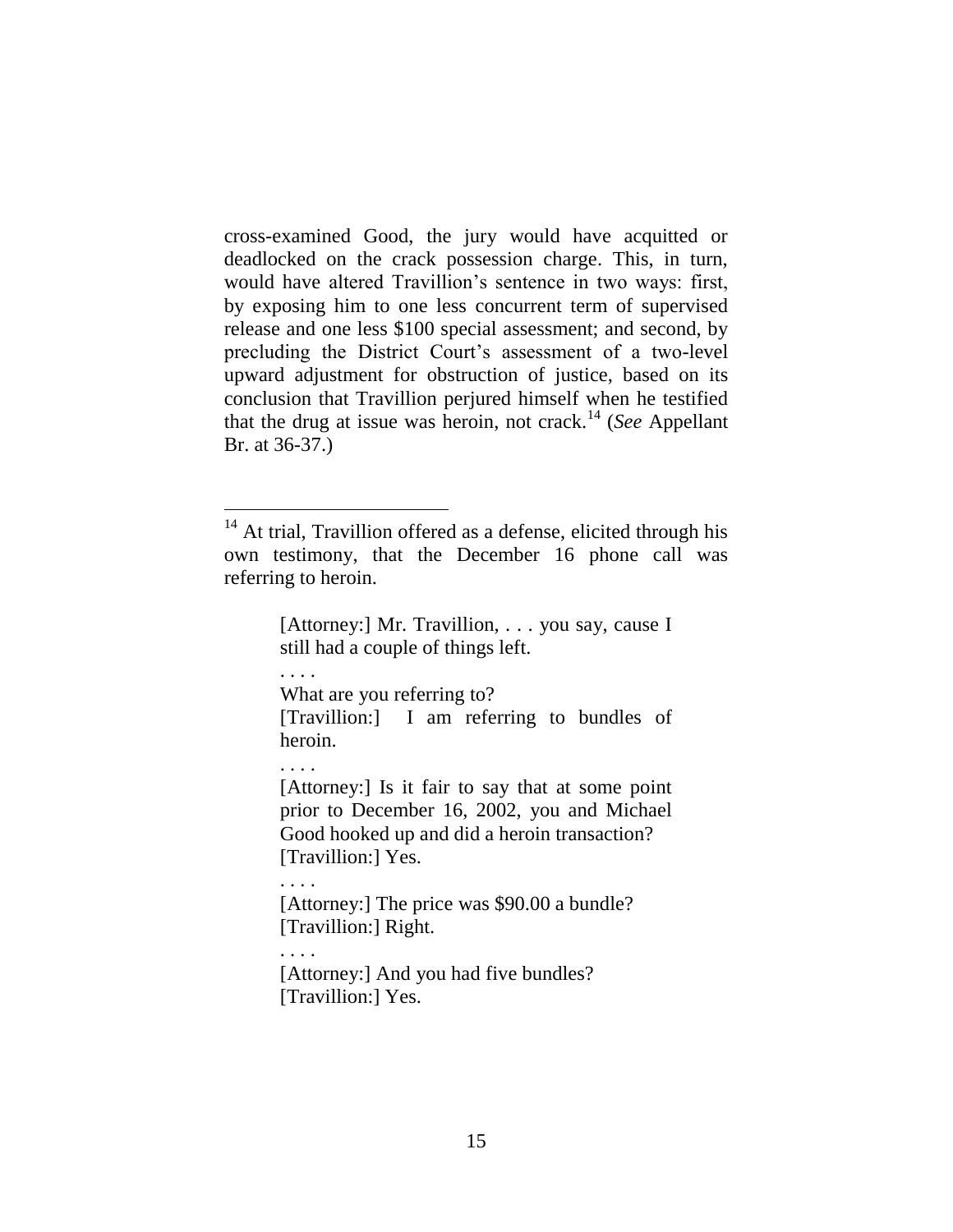The District Court, in denying relief, held the "Petitioner's narrow focus on the minutiae of counsel's crossexamination is misguided." <sup>15</sup> *Travillion*, 2012 WL 5354530, at \*7. As the District Court determined, "[e]ven if counsel's actions were deficient, there can be no prejudice because the evidence was otherwise overwhelming."<sup>16</sup> *Id.* at \*6. This conclusion was based on "the totality of the circumstances" of trial evidence. The District Court cited "Good['s] open[] admi[ssion] that he was serving a fifteen-year sentence for drug trafficking crimes" as well as "incriminating wiretap evidence and [the] testimony of other witnesses against the

> [Attorney:] So, and how much did Michael Good charge you for those five bundles? [Travillion:] He charged me \$450.00 . . . .

## (App. vol. V at 813-17.)

 $\overline{a}$ 

<sup>15</sup> As noted, the same District Judge presided over the Ferguson Retrial as well, and heard the testimony now raised by Travillion as necessary for impeachment. While not dispositive, this same District Judge, after observing the conduct of trial counsel and the evidence presented, found no evidence of deficiency.

<sup>16</sup> The District Court disposed of this claim under the prejudice prong, but also found no merit to the claim counsel was deficient. *Id.* ("Even if the court were to conclude that petitioner was prejudiced by his counsel's actions, there is nothing in the record to indicate that his counsel's actions were professionally deficient in the way the petitioner alleges.").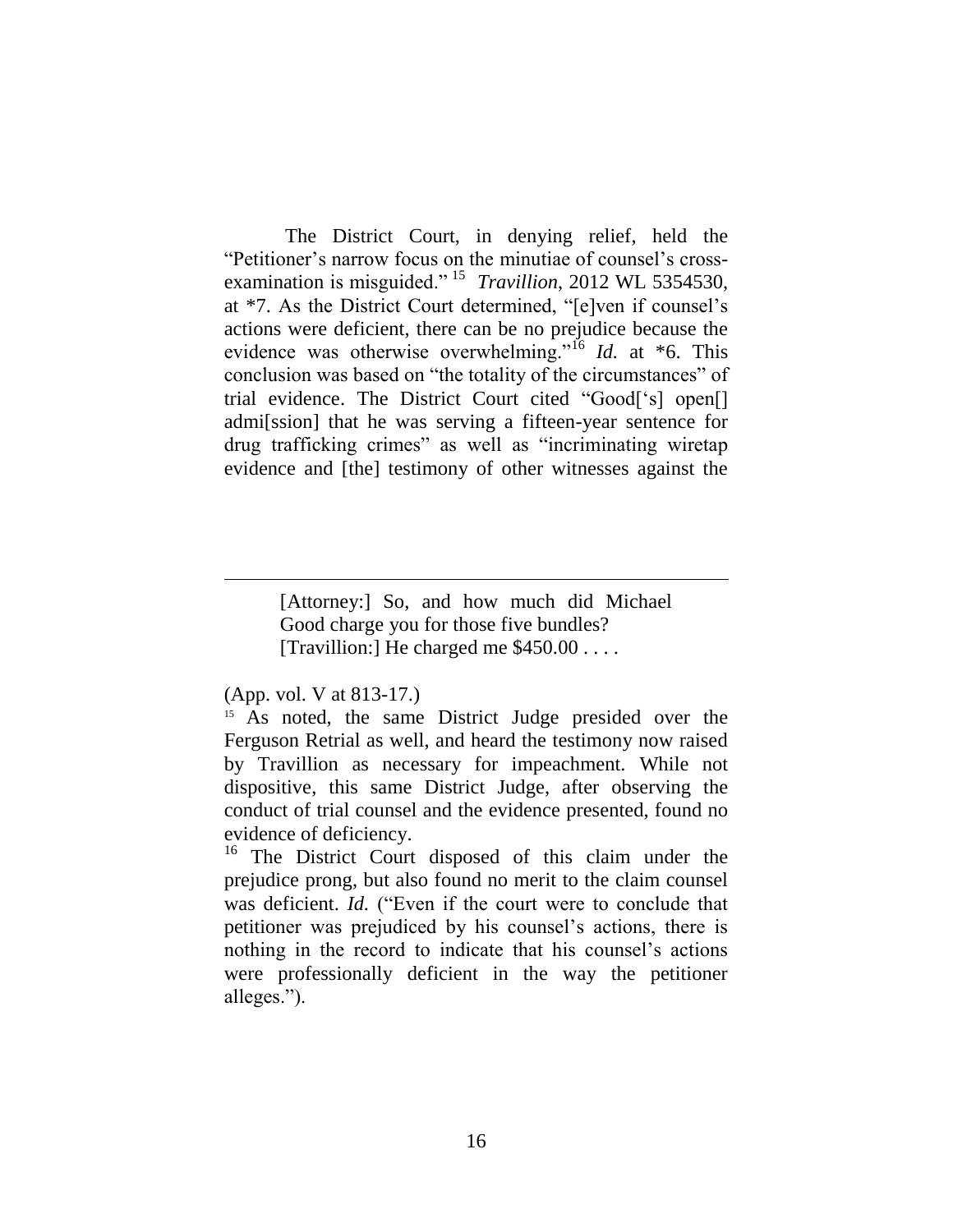petitioner, including Sherri Hunter, Keeley Sowell, and Special Agent Jimenez."<sup>17</sup> *Id.* at \*7.

Like the District Court, we also do not find trial counsel's actions to have prejudiced Travillion. The right to a fair trial does not translate into the right to a perfect trial. *See Gov't of the V.I. v. Bradshaw*, 726 F.2d 115, 119 (3d Cir. 1984); *see also United States v. Wilensky*, 757 F.2d 594, 599 (3d Cir. 1985). The Supreme Court has stated "[v]igorous cross-examination, presentation of contrary evidence, and careful instruction on the burden of proof are the traditional and appropriate means of attacking shaky but admissible evidence." *Daubert v. Merrell Dow Pharm., Inc.*, 509 U.S. 579, 596 (1993).

It is true that Circuit courts, including ours, have found counsel deficient for failing to cross-examine a witness with prior inconsistent statements, *see, e.g.*, *Berryman v. Morton*, 100 F.3d 1089, 1098 (3d Cir. 1996) (noting the failure to cross-examine using inconsistent statements from a prior trial to be deficient); *Nixon v. Newsome*, 888 F.2d 112, 115 (11th

<sup>&</sup>lt;sup>17</sup> At trial, Special Agent Jimenez of the Drug Enforcement Agency testified his understanding of the December 16 phone call to be "Good . . . was telling Mr. Travillion that he owed him \$4,500.00 because he had given him five ounces of *crack*." (App. vol. III at 373 (emphasis added).) Keeley Sowell, a user and dealer with Good, also testified she saw Good sell crack to Travillion. Finally, another dealer in Good's network, Sherri Hunter, testified that in a call on the same day, she and Good discussed whether or not she had enough crack before he went away, similar to Good and Travillion's conversation.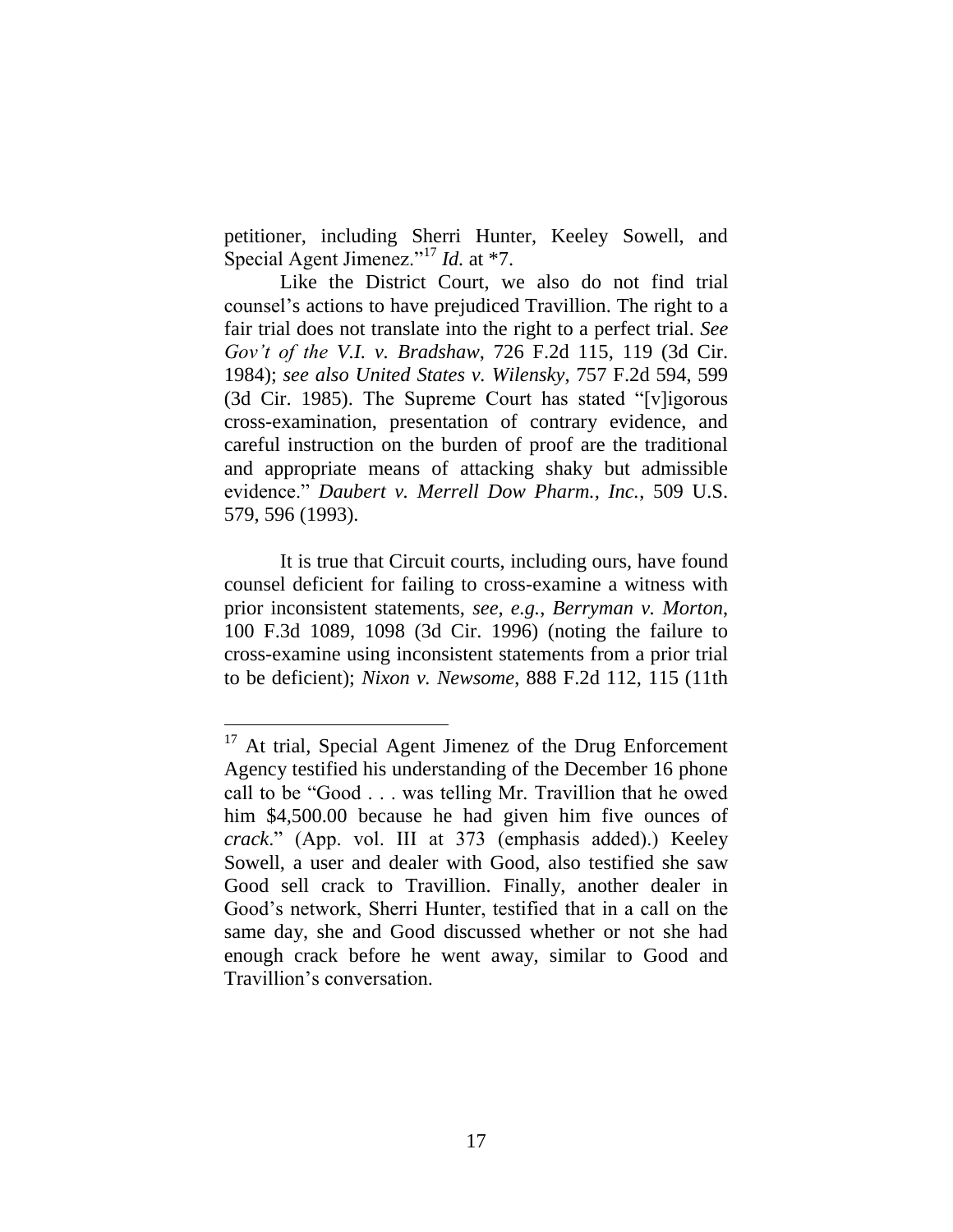Cir. 1989) (determining deficiency by trial counsel for failing to confront the witness with evidence available in the transcript), however, this is not ultimately decisive under the prejudice prong.

Nevertheless, the collective evidence presented by the Government and the evidence elicited by trial counsel in his cross-examination of Good shows Travillion was not prejudiced, as the outcome of the trial would not have been different. Counsel's strategies, as expressed in his closing argument, were to attack the credibility of Good as a witness, call into question his recollection of what drug he sold to Travillion, and establish a two-fold defense that: (1) Travillion was not a co-conspirator with Good, and (2) Travillion possessed heroin, not crack. Counsel stated:

> [I]f you listen to the conversations, the words, there is no question that Mr. Travillion possessed heroin on that day with the intent to distribute it to someone else . . . . What we are arguing is the drug.

. . . .

Police say anything about the 12-16-02 of substance? No . . . . Keeley say anything about that? No. Sherri Hunter? No. Lamont Washington? No. No physical evidence. Wasn't arrested with any stuff. No drugs seized. No drugs found. No statement. No surveillance, whether it just be eyeball from police officers or videotape. Nothing.

It boils down to, folks, to Michael Good. . . . .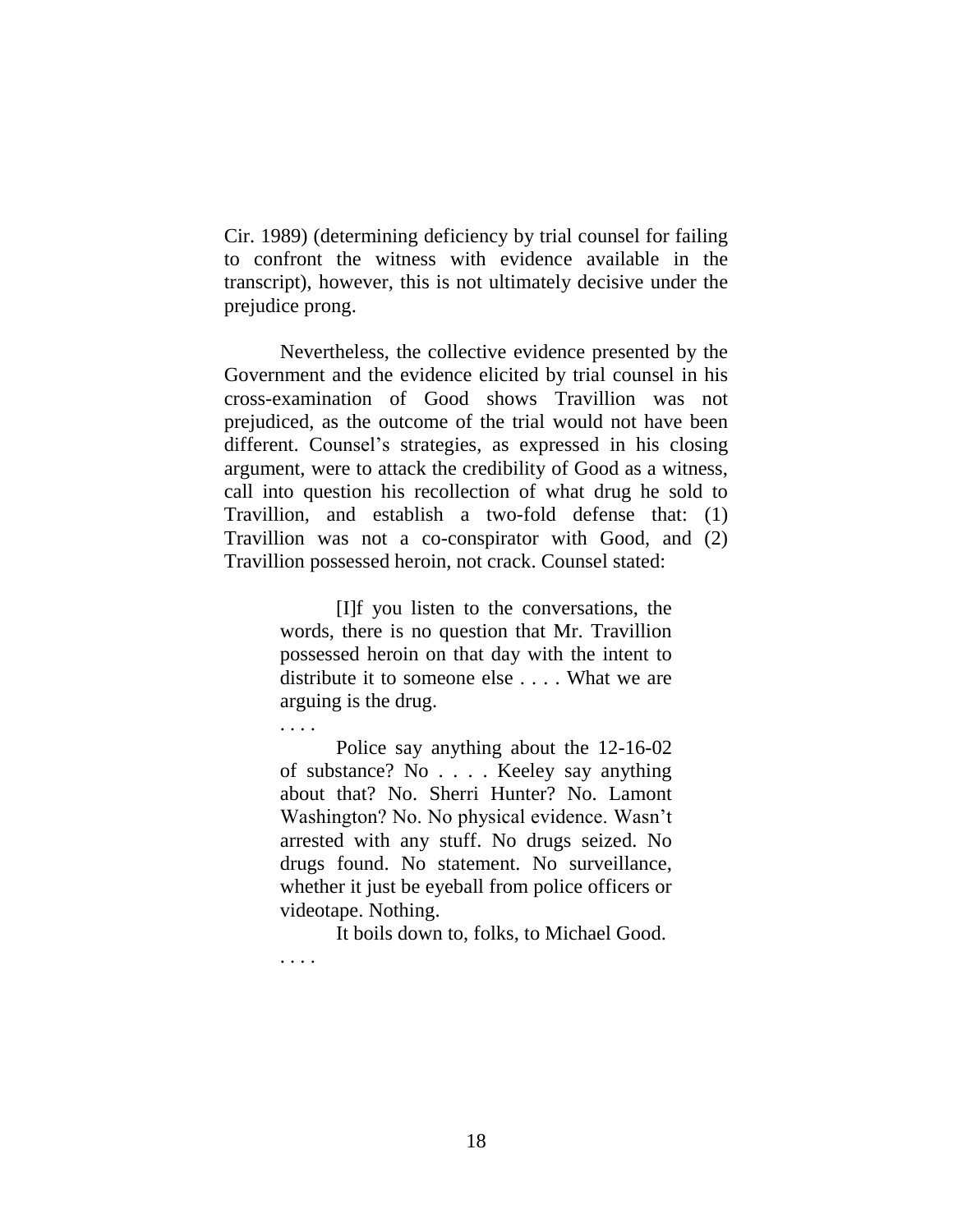I am going to argue to you that the facts and circumstances are going to demonstrate to you that it was heroin, not coke.

. . . .

Before we get to that, central to our theme, the government's theme to get a conviction on that, you guys need to believe Michael Good . . . . No doubt about it, did Michael Good present himself to you as someone who has a firm grasp of the facts[?] Long drug history.

And then we are being asked questions about an event four years ago. Imagine yourself without drug history, and fried brain cells, being asked what happened four years ago. It would be very, very difficult.

(App. vol. V at 1034-35.) Counsel was able to employ this strategy effectively through his cross-examination of Good, during which he elicited testimony of Good's addictions.<sup>18</sup> his

 $\overline{a}$ 18

> [Attorney:] Sir, you told this jury about your addiction history. One addiction was to heroin, right? [Good:] Yes. [Attorney:] Another addition was to cocaine? [Good:] Yes. . . . . [Attorney:] And you were addicted to crack

cocaine? [Good:] Yes.

(App. vol. IV at 585.)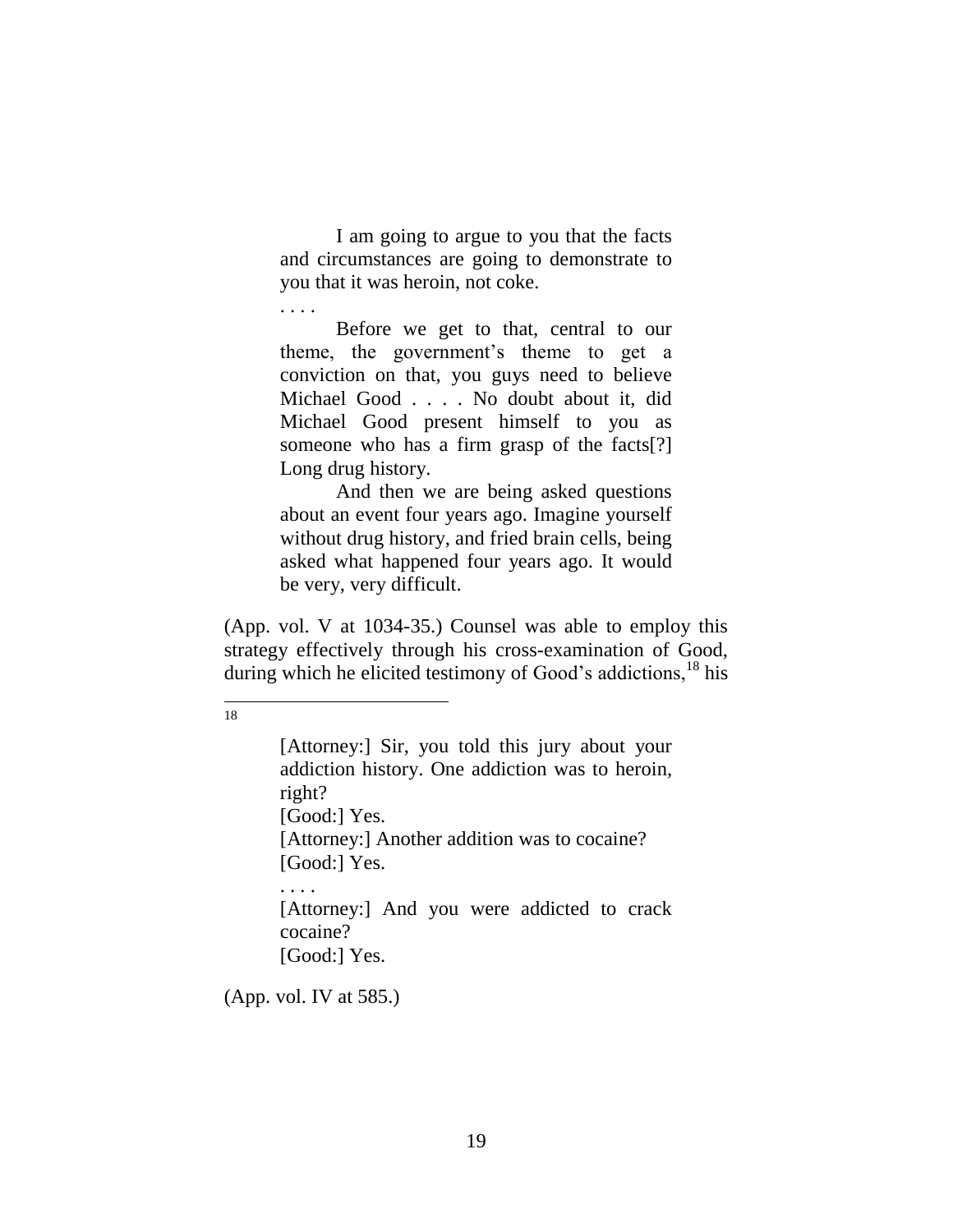lack of memory of specific events, $19$  and his exchange of testimony for a reduced sentence.<sup>20</sup>

Travillion testified and claimed instead the drug discussed on December 16th was heroin. On cross, however, Travillion undermined his own testimony by admitting the conversation was the first ever dealing of heroin between the two.<sup>21</sup> Further, Travillion also admitted that Good typically

[Attorney:] Not referencing the taperecordings[,] [a]s you sit here today, are you able to give us specific date[s], specific amounts of drug deals that you had with Percy Travillion? [Good:] No.

# (*Id.* at 637.)

 $20$  An example of this line of questioning is as follows:

[Attorney:] Sir, your sentence was fifteen years, ten months, do I have that right? [Good:] Yes.

[Attorney:] And your testimony here is designed so you may very well get a reduction in that sentence? [Good:] Yes.

(*Id.* at 638.)

 $^{21}$  This evidence is relevant to the outcome of the trial because it helps determine that it would be unlikely the coded language and quoted prices during the December 16 call

<sup>&</sup>lt;sup>19</sup> Counsel also addressed Good's inability to recall his dealings without the aid of telephone calls as evidence.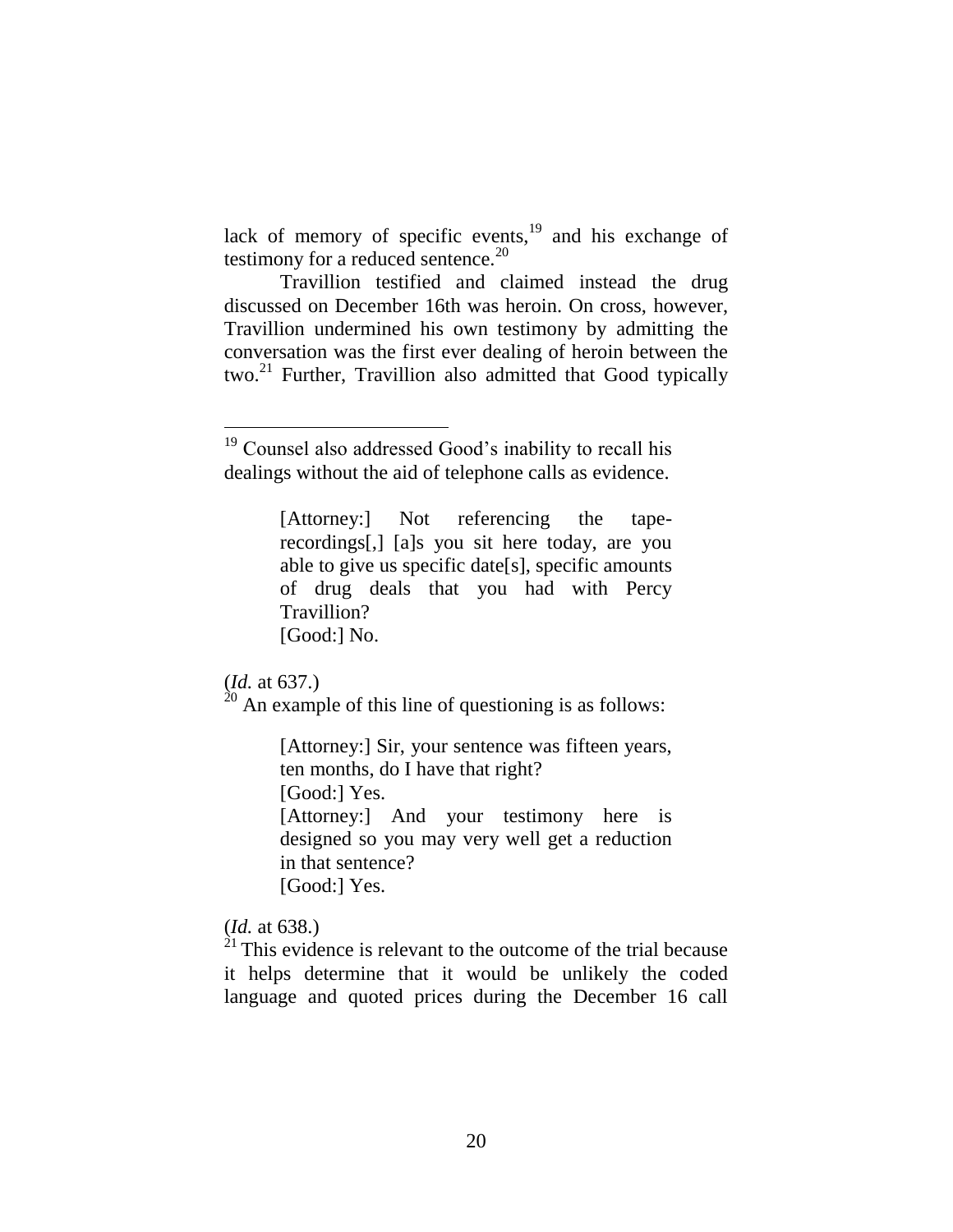sold in large quantities, much larger than what Travillion claims was being discussed in the call.

Finally, it must further be noted that the District Court's jury charge informed the jury regarding Good that

> [t]he testimony of an alleged accomplice, someone who said he or she participated in the commission of a crime, must be examined and weighed by the jury with greater care . . . .

> Michael Good . . . may be considered to be [an] alleged accomplice[] in this case or related cases.

. . . .

 $\overline{a}$ 

The jury must determine whether the testimony of the accomplices has been affected by their self-interest or by their own agreements with the government . . . . *You should never convict a defendant solely upon the unsupported testimony of an accomplice unless you believe the testimony beyond a reasonable doubt*.

(App. vol. V at 975-75 (emphasis added).) This charge further protected Travillion by instructing the jury to heavily scrutinize Good's testimony as a key witness for the Government.<sup>22</sup>

would have occurred for heroin, if the two never dealt it in the past.

 $\frac{22}{22}$  Trial Counsel did not object to this charge in the pretrial proceedings.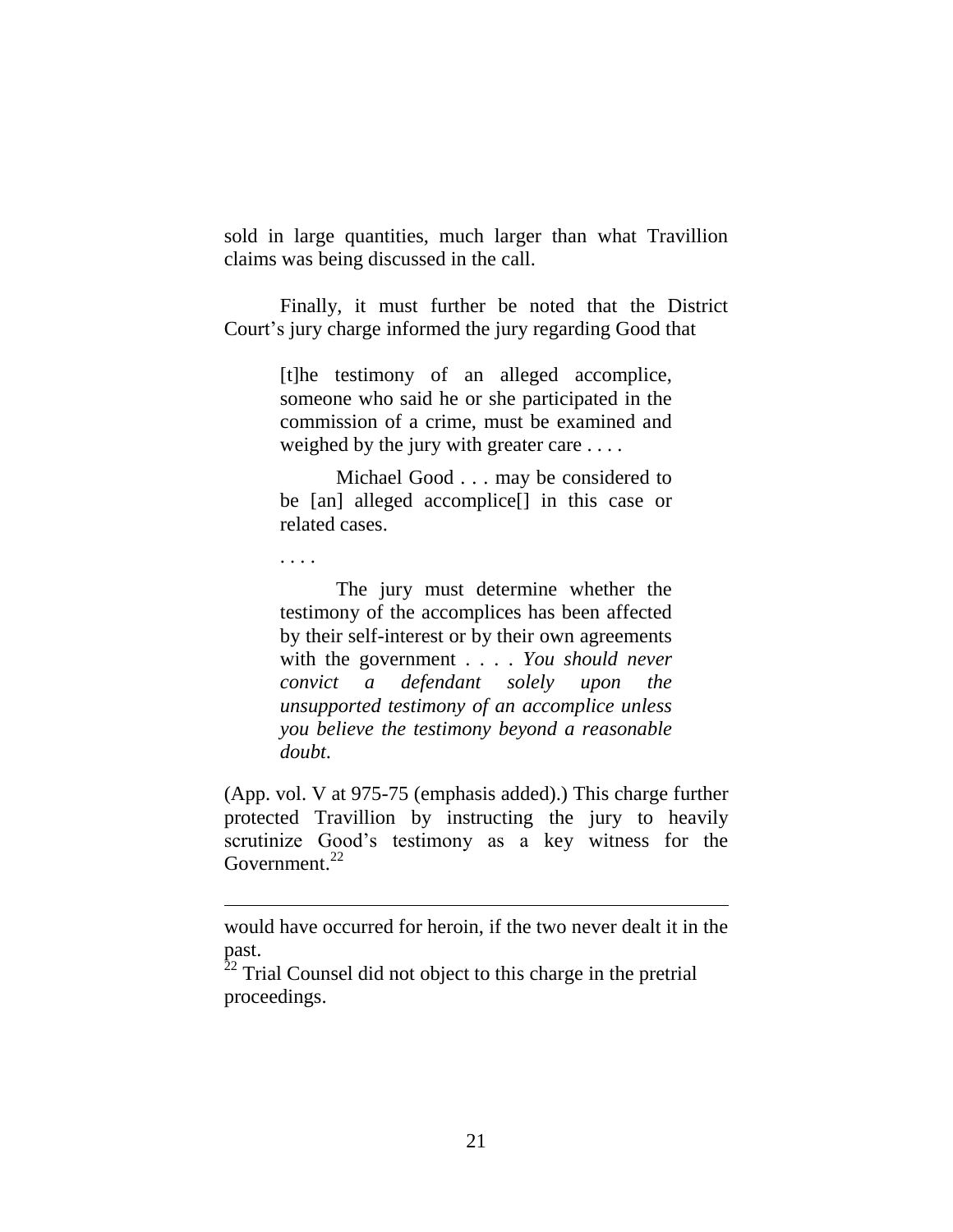Nothing in the evidence presented shows that counsel's errors in his cross-examination of Good were so serious, in light of all the evidence and jury instruction, to deprive the defendant of a trial whose result is reliable. *See Strickland*, 466 U.S. at 687. The totality of the evidence presented, and jury instruction concerning the reliability of Good's testimony, created a fair trial in which Travillion was found guilty. Thus, we believe trial counsel was not ineffective for failing to cross-examine Good with evidence available from the Ferguson Retrial because the outcome of the trial was not prejudiced by counsel's actions.

*2. Deficiency of Counsel's Performance*<sup>23</sup>

 $\overline{a}$ 

<sup>23</sup> We note that we must assume from Travillion's pro se assertion made in his § 2255 motion and the collective record that counsel failed to obtain and investigate the transcripts from the Ferguson Retrial. (Appellant Br. at 22 ("Travillion asserted in his § 2255 motion that his trial counsel failed even to obtain the transcripts and other relevant records from the prior trial.").) In a pro se § 2255 petition, as here, we must accept "as true the allegations of the petitioner, unless they are clearly frivolous." *Moore v. United States*, 571 F.2d 179, 184 (3d Cir. 1978). More importantly, the "failure to investigate a critical source of potentially exculpatory evidence may present a case of constitutionally defective representation." *United States v. Baynes*, 622 F.2d 66, 69 (3d Cir. 1980).

Assuming Travillion's allegation to be true, the "failure to conduct any pretrial investigation generally constitutes a clear instance of ineffectiveness." *United States*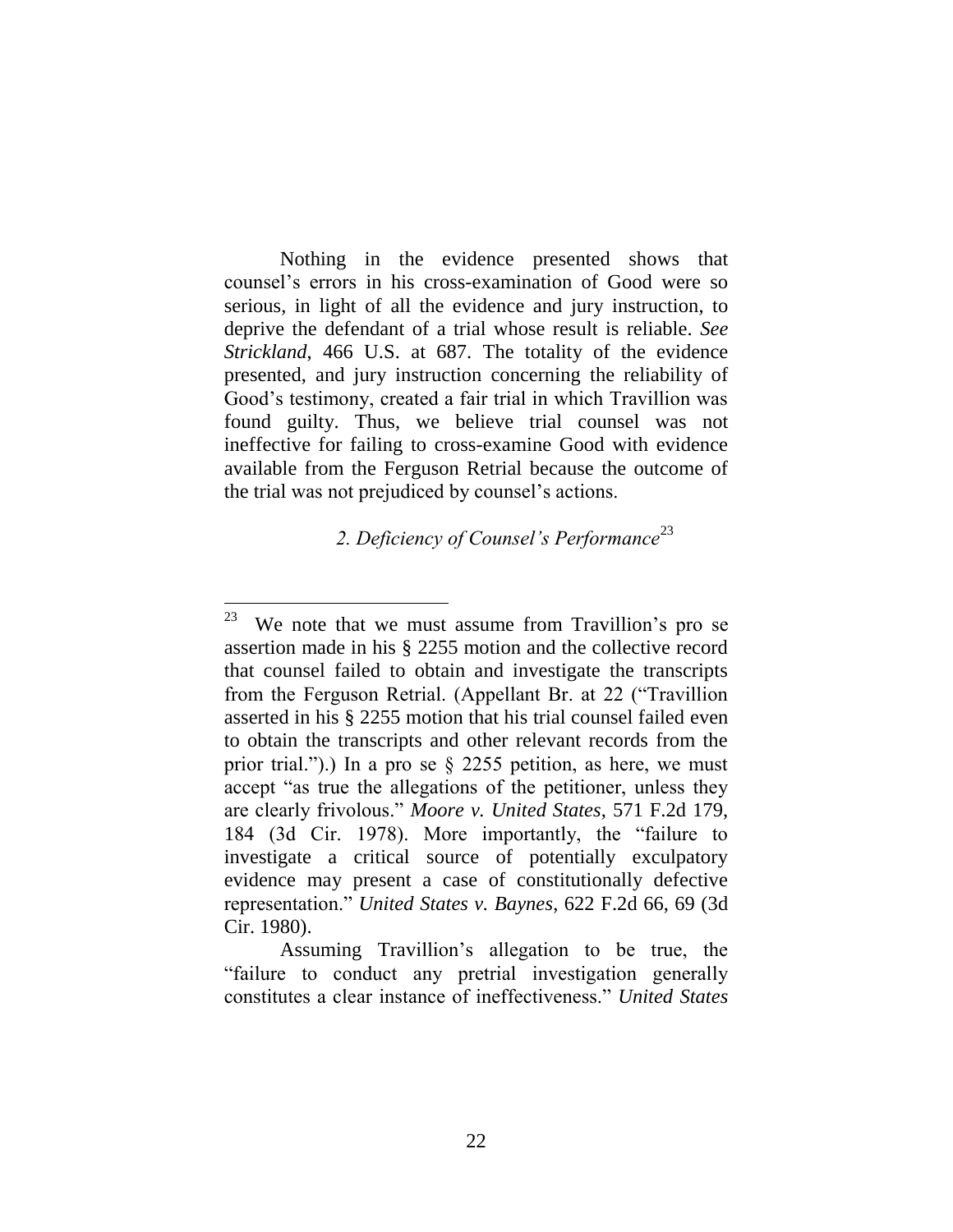Having found trial counsel's representation not to be prejudicial to Travillion, we need not address the deficiency prong, as both deficiency and prejudice must be proven to support a valid claim for relief for ineffective assistance of counsel. *See Strickland*, 466 U.S. at 687. "[T]here is no reason for a court deciding an ineffective assistance claim . . . even to address both components of the inquiry if the defendant makes an insufficient showing on one." *Marshall v. Hendricks*, 307 F.3d 36, 86-87 (3d Cir. 2002) (internal citation and quotation marks omitted).

*B. Double Jeopardy*<sup>24</sup>

*v. Gray*, 878 F.2d 702, 711 (3d Cir. 1989). "While counsel is entitled to substantial deference with respect to strategic judgment, an attorney must investigate a case, when he has cause to do so, in order to provide minimally competent professional representation." *United States v. Kauffman*, 109 F.3d 186, 190 (3d Cir. 1997). This *per se* deficiency, however, is not dispositive, as we have found Travillion was not prejudiced by the actions of trial counsel.

<sup>&</sup>lt;sup>24</sup> A double jeopardy claim was never raised by Travillion during the course of his trial or original appeal, and thus would be waived. However, now the claim that is being put forth by Travillion is "not . . . an actual double jeopardy claim . . . but rather . . . to vacate or correct his sentence because of ineffective assistance of counsel in failing to *raise* a double jeopardy claim." *Travillion*, 2012 WL 5354530, at \*13 n.15 (emphasis in original). The District Court describes correctly why this claim has not been waived for failing to raise the issue of double jeopardy during the original trial: "[i]t is manifest that a claim of double jeopardy is an affirmative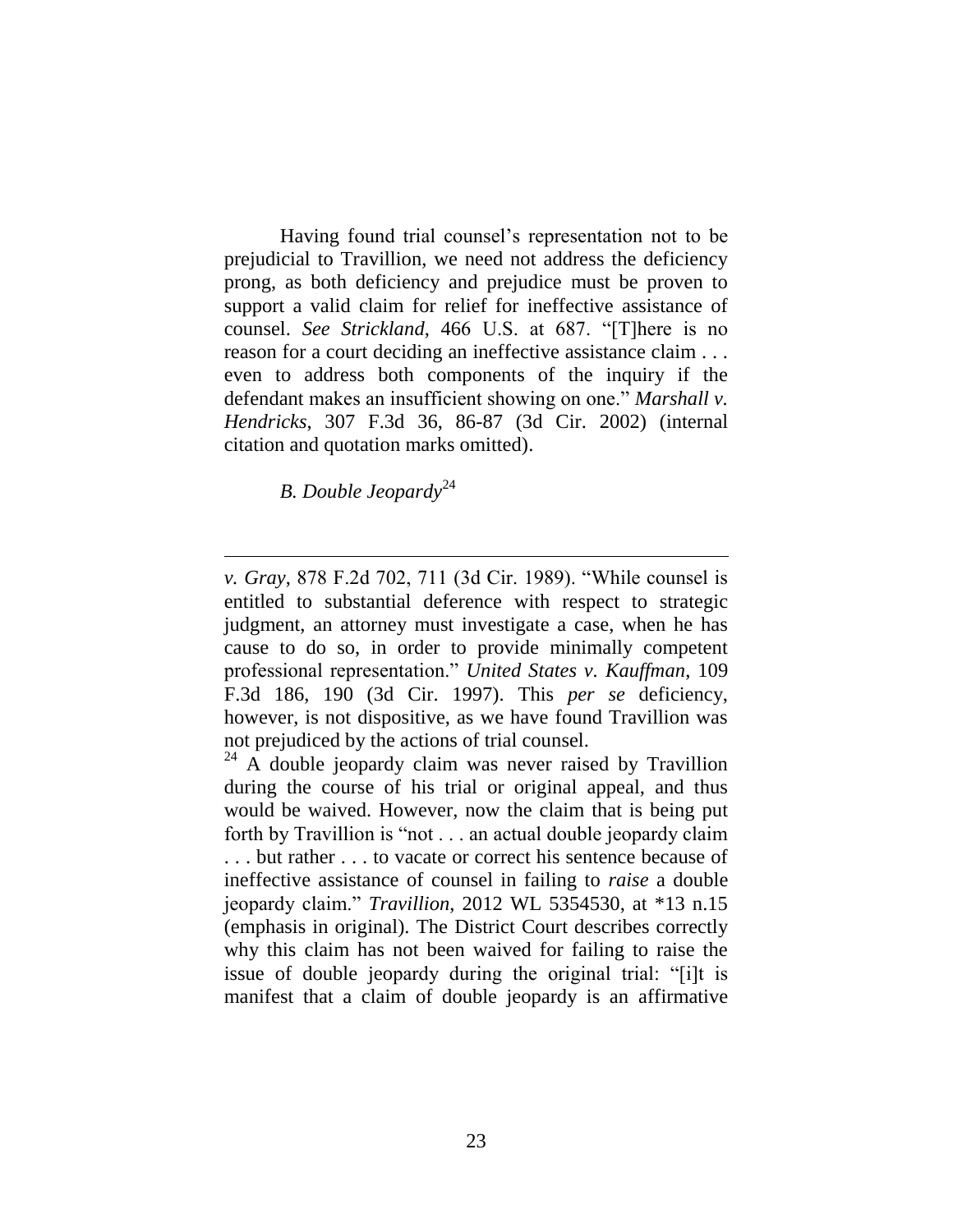Travillion alternatively argues that trial counsel was ineffective for failing to file a pre-trial motion challenging the indictments charging Travillion with two conspiracies as violative of double jeopardy.<sup>25</sup> Even though he received concurrent jail sentences on each count, Travillion maintains he had to face an additional concurrent term of supervised release and pay an extra \$100 special assessment on the second conspiracy conviction.<sup>26</sup> Again, we undertake plenary review under the two-prong *Strickland* test for deficiency and

defense which must be raised properly [i.e., before trial] or may be deemed waived." *Id.* (quoting *United States v. Young*¸ 503 F.2d 1072, 1074 (3d Cir. 1974) (alteration in original)). The District Court further states, "[we] need [not] reach an ultimate conclusion about whether a claim of double jeopardy would have been sustained. The court must follow the *Strickland* analysis in determining whether counsel's assistance was deficient and whether petitioner was prejudiced by this deficiency." *Id.*

 $\overline{a}$ 

 $25$  Count Nine charged Travillion with conspiracy to distribute crack cocaine, and Count Thirteen with conspiracy to distribute powder cocaine.

<sup>26</sup> We have determined that Travillion was not prejudiced with regard to his claim of inadequate cross-examination and this ends his contention that he improperly received a sentencing adjustment for obstructing justice. With regard to the double jeopardy claim, there remains an issue as to whether or not a \$100 special assessment and additional concurrent term of supervised release, standing alone, are sufficiently prejudicial to support a motion under 28 U.S.C. § 2255. Since we resolve the double jeopardy claim on the merits, we need not reach this issue. *See Fields v. United States*, 201 F.3d 1025, 1029 (8th Cir. 2000).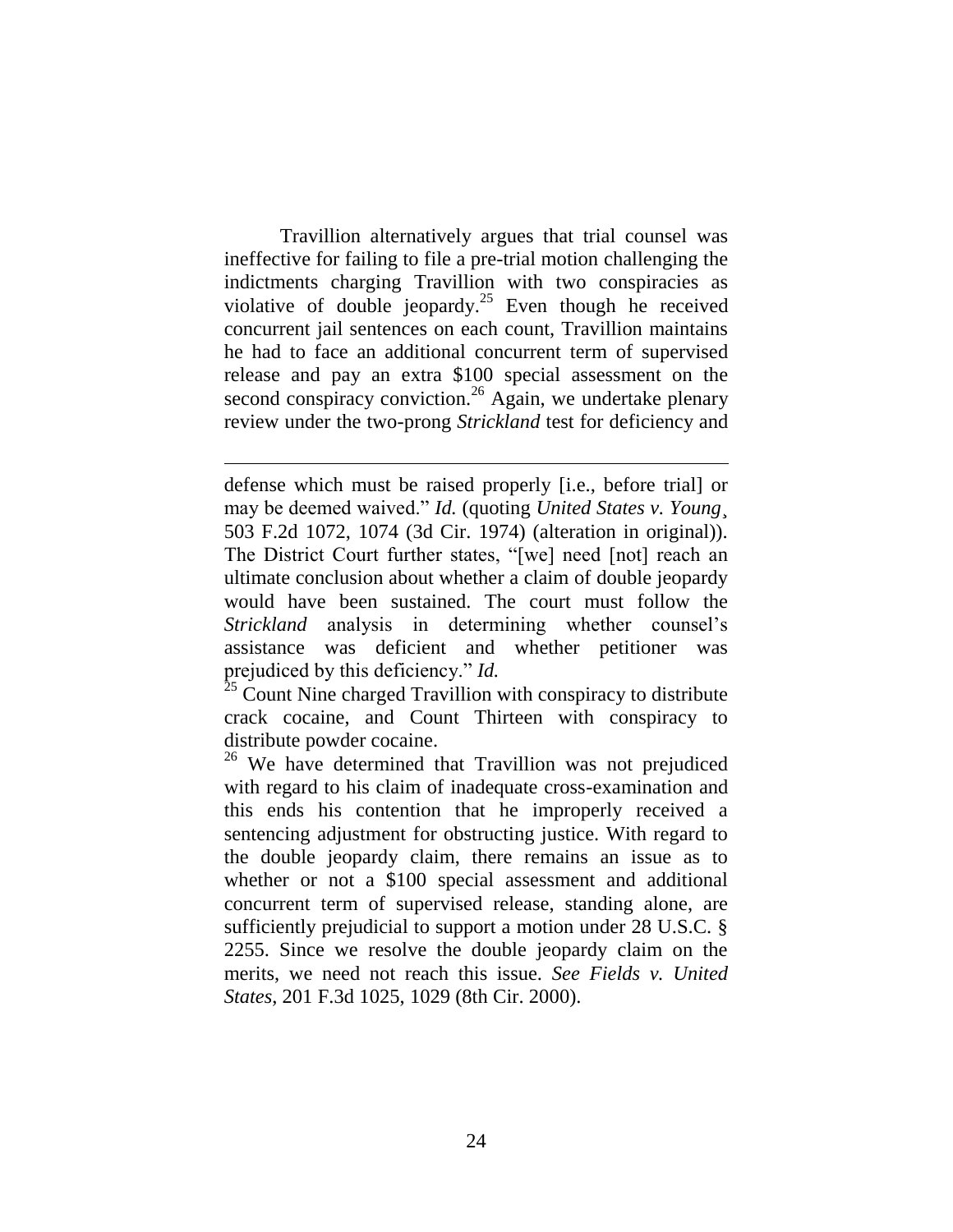prejudice. For this analysis we will begin by determining whether Travillion was prejudiced by trial counsel's failure to challenge the indictment prior to trial.

The Double Jeopardy Clause of the Fifth Amendment to the United States Constitution guarantees that no person shall "be subject for the same offence to be twice put in jeopardy of life or limb." U.S. Const. amend. V. The Double Jeopardy Clause "prohibits [the government] from splitting one conspiracy into several prosecutions." *United States v. Becker*, 892 F.2d 265, 268 (3d Cir. 1989). The key is whether the multiple crimes charged were the same "in law and in fact." *United States v. Garcia*, 919 F.2d 881, 887 (3d Cir. 1990) (internal citation and quotation marks omitted). This Circuit employs a "totality of the circumstances" test when determining whether a pretrial evidentiary hearing is necessary to determine if an indictment is invalid under the Double Jeopardy Clause. *See United States v. Liotard*, 817 F.2d 1074, 1078 (3d Cir. 1987).

"If the defendant makes the requisite showing, he is entitled to a pretrial evidentiary hearing to adjudicate his double jeopardy claim." *United States v. Smith*, 82 F.3d 1261, 1267, 1273 (3d Cir. 1996) ("The defendant need only be able to identify alleged facts and other evidence which, if credited, gives reason to believe that any alleged conspiratorial activity was in furtherance of a single conspiracy."). "The ultimate purpose of the totality of the circumstances inquiry is to determine whether two groups of conspirators alleged by the government to have entered separate agreements are actually all committed to the same set of *objectives* in a single conspiracy." *Id.* at 1271 (emphasis added). Moreover, "[a] non-frivolous showing of a single conspiracy will be made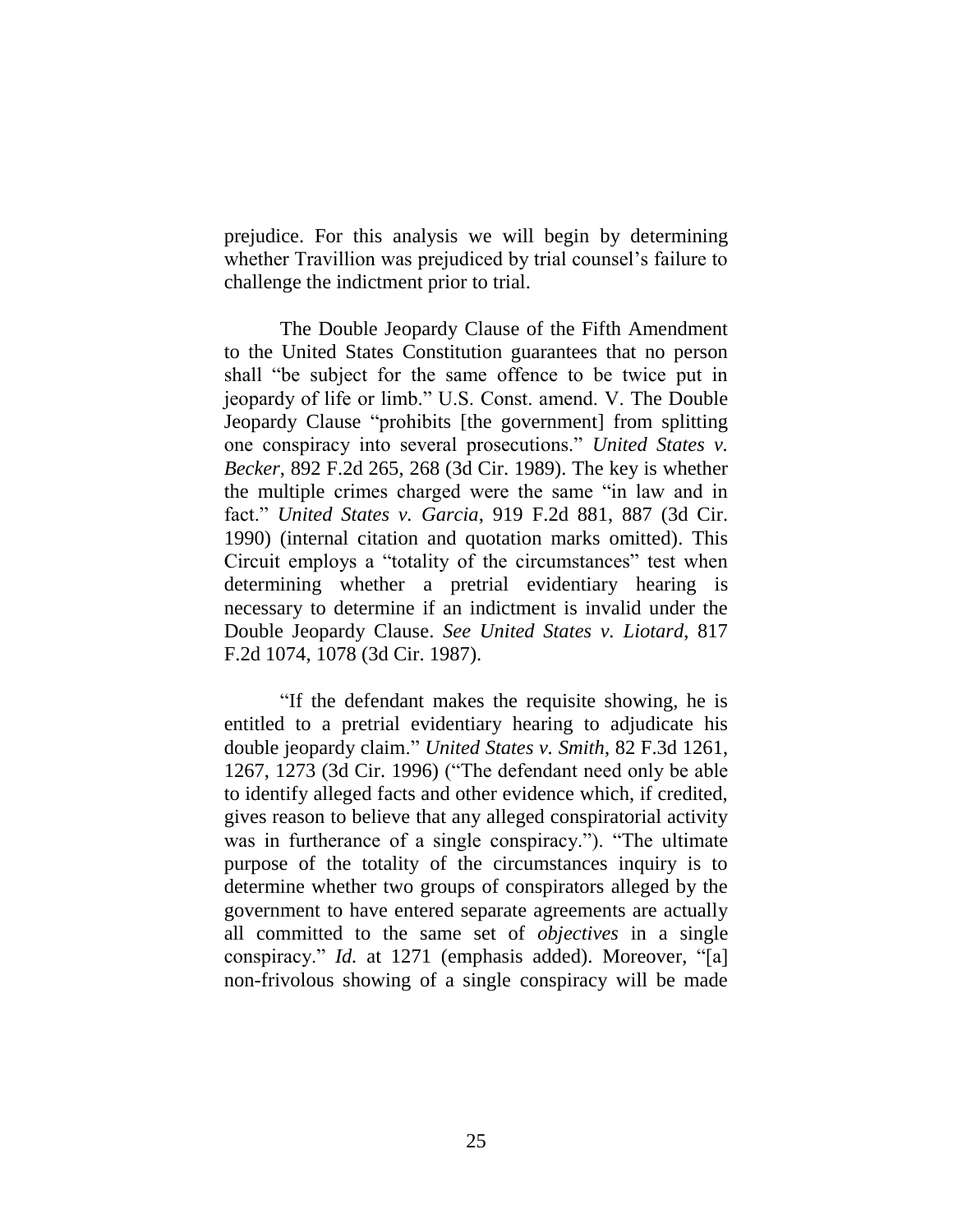when the record reveals a degree of participant overlap, which together with other factors, permits an inference that members of each alleged conspiracy were aware of the activities and objectives of the other conspiracy and had some interest in the accomplishment of those objectives." *Id.*

Under *Liotard*'s "totality of the circumstances" test, the threshold is not high, and requires four factors to be considered.

> [A] conspiracy defendant will make out a nonfrivolous showing of double jeopardy if he can show that (a) the "locus criminis" of the two alleged conspiracies is the same, (b) there is a significant degree of temporal overlap between the two conspiracies charged, (c) there is an overlap of personnel between the two conspiracies (including unindicted as well as indicted coconspirators), and (d) the overt acts charged and the role played by the defendant according to the two indictments are similar.

817 F.2d at 1078 (citations omitted) (citing *United States v. Felton*, 753 F.2d 276, 279-81 (3d Cir. 1985); *United States v. Inmon*, 568 F.2d 326, 328 (3d Cir. 1977)). These factors need not be applied in a rigid manner, as "different conspiracies may warrant emphasizing different factors." *Smith*, 82 F.3d at 1267.

# *1. Prejudice*

The District Court denied Travillion's claim, finding Travillion was not prejudiced by counsel failing to move to quash the multi-conspiracy indictment. The District Court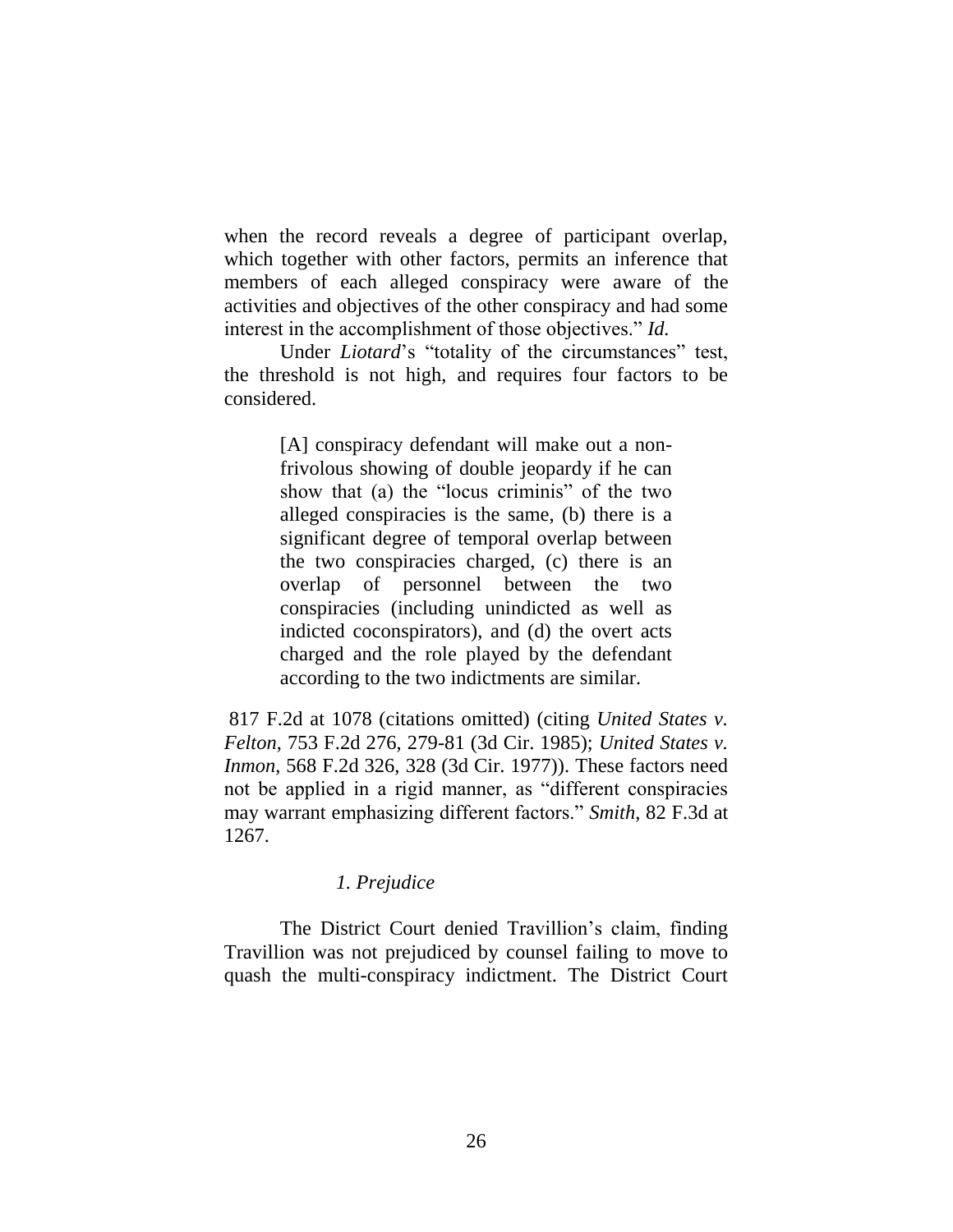reasoned instead, "[t]he ultimate question is whether there are multiple *agreements* or only one." *Travillion*, 2012 WL 5354530, at \*13 (citing *Smith*, 82 F.3d at 1267). The District Court found without merit Travillion's argument that the conspiracy charges were duplicative and unnecessary because both the crack and cocaine conspiracies were charged under the same conspiracy statute, 21 U.S.C. § 846, which does not include type of drug as an element of the offense. *Id.* at \*14.

We will now undertake the totality of the circumstances test to determine if a nonfrivolous showing was made which would have supported a pretrial evidentiary hearing. If a showing was made, counsel's performance may be determined to have prejudiced Travillion.

## *a. "Locus Criminis"*

"'Locus criminis' is defined very simply as the 'locality of a crime; the place where a crime was committed.'" *Smith*, 82 F.3d at 1268 (quoting Black's Law Dictionary 941 (6th ed. 1990)). The Government conceded, and we agree, that the locus criminis of the Western District of Pennsylvania or the greater Pittsburgh area was the same for both Counts Nine and Thirteen. (Appellee Br. at 52.)

# *b. Temporal Overlap*

It is clear there was a "significant degree of temporal overlap" between the two conspiracies because Counts Nine and Thirteen both state the same timeframe of the conspiracies as "[f]rom on or about November 20, 2002, and continuing thereafter to on or about February 8, 2003." (App. vol. II at 68, 72.)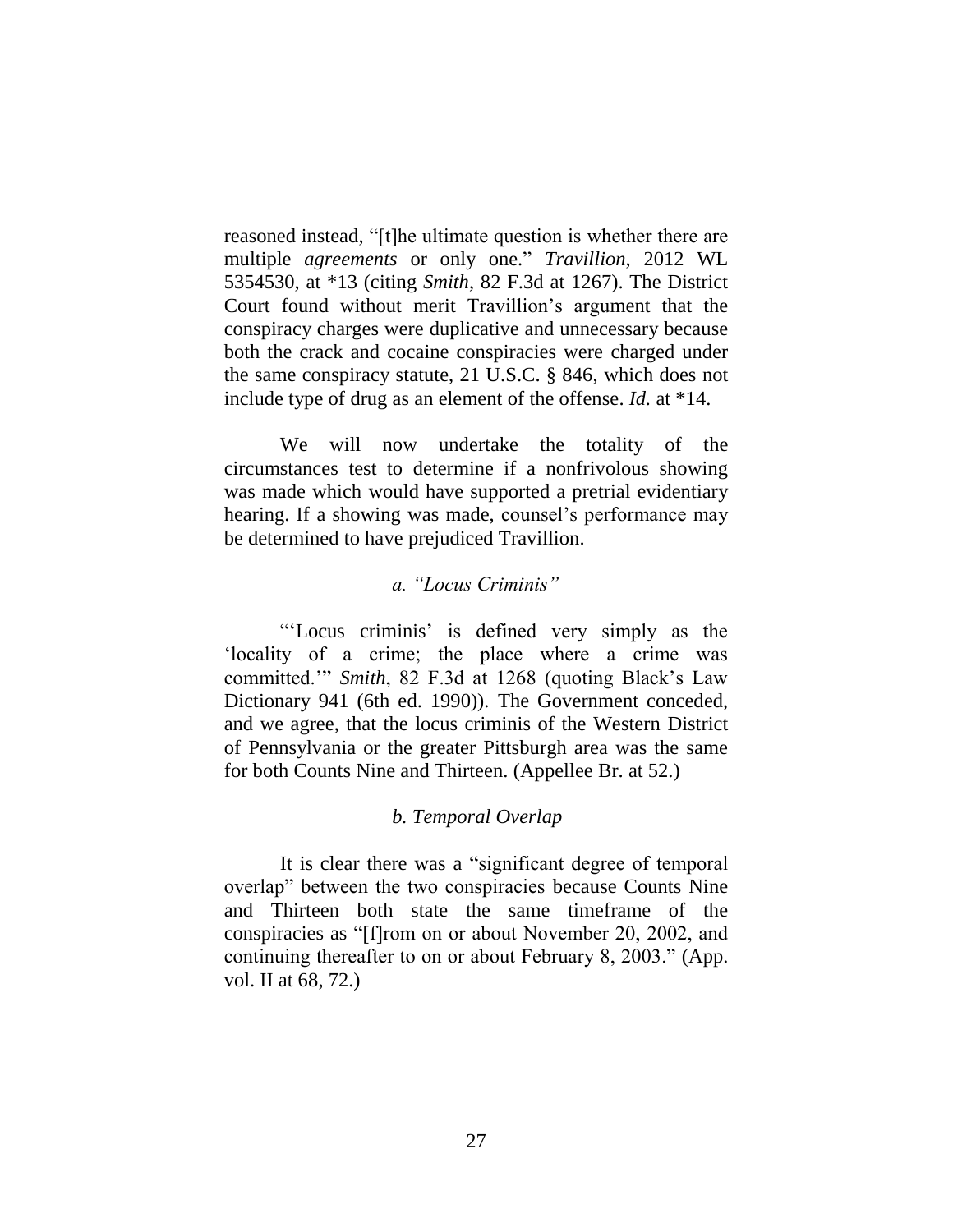## *c. Overlap of Personnel*

We have outlined the importance of reviewing the personnel involved in the two conspiracies in determining whether a double jeopardy claim exists:

> An overlap in membership is useful to a double jeopardy analysis to the extent that it helps determine whether the alleged conspirators in both indictments were committed to the same objectives and consequently were members of a single conspiracy.  $\ldots$  [I]n evaluating the degree of overlap-in-participants factor in a particular case, one must look to the circumstances of both the common participants and the participants apparently connected with only one of the alleged conspiracies.

*Smith*, 82 F.3d at 1269. Determination of an overlap of personnel can help decide the relevant objectives of each conspiracy. *Id.* at 1270; *see also Becker*, 892 F.2d at 268 (noting a conspiracy to grow and distribute marijuana and one to smuggle and distribute foreign-grown marijuana with overlaps in personnel had "two different objectives" and "hence [were] two conspiracies").

Travillion avers that while only he and Keeley Sowell were named in both Counts, the language in the Indictment referring to "persons unknown" encompasses other participants, most notably Michael Good. He correctly set forth the standard to support a pretrial evidentiary hearing as merely a "nonfrivolous" showing of commonality, and argues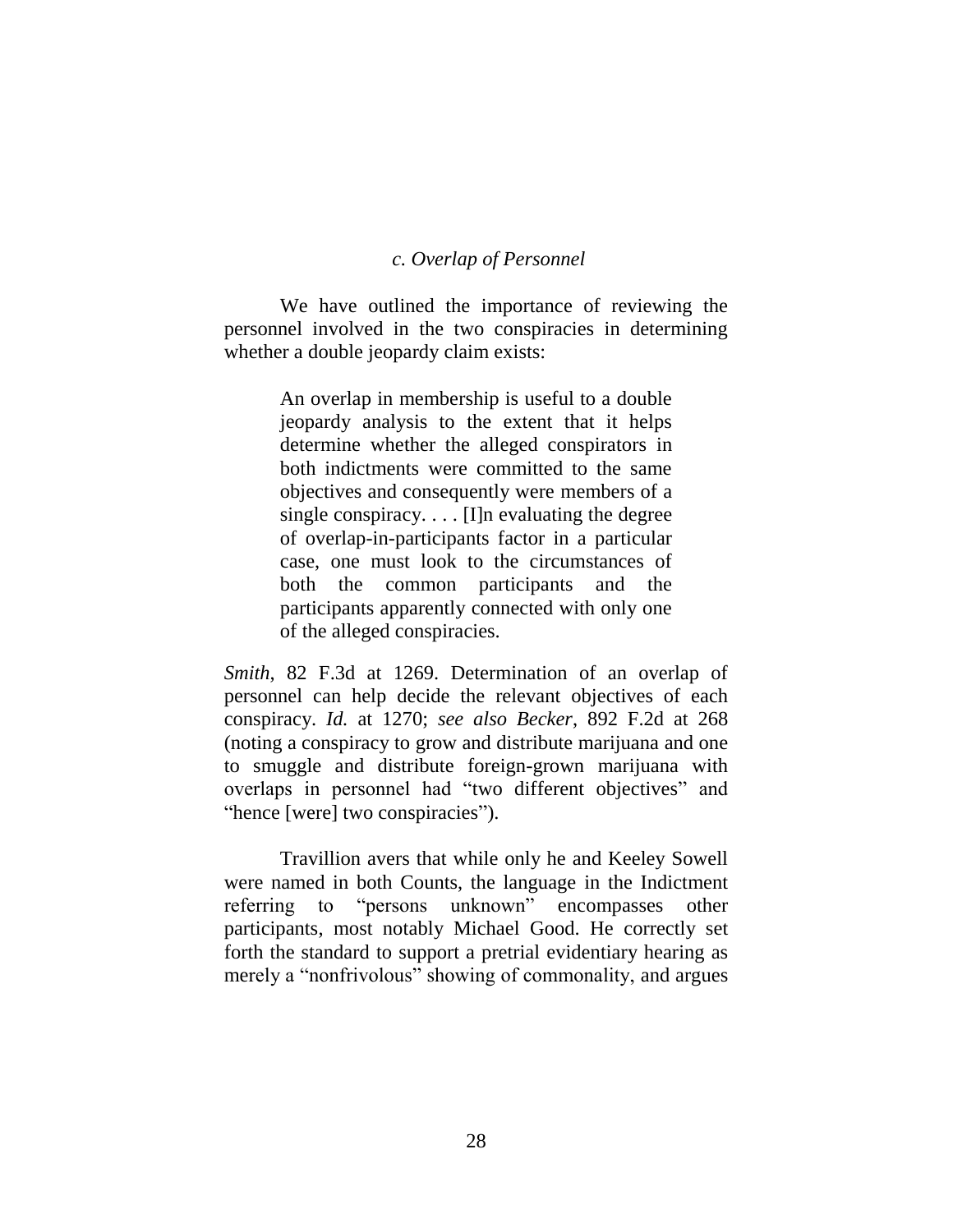that enough evidence was available for trial counsel to seek a hearing to challenge the indictments. On the commonality of participants alone, the District Court agreed with Travillion, finding that, although on the face of the Counts evidence of the same parties is limited, it was "at least nonfrivolous to claim commonality of participants." 2012 WL 5354530, at  $*15.$ 

While we agree with the District Court that some participants overlapped, we disagree that their knowledge of, and objectives for, the selling of crack and cocaine were common enough to create a single conspiracy. *See Becker*, 892 F.2d at 269. The overlap of participants in the two conspiracies, at least as far as Travillion and Seeley, together with evidence from witness testimony centering the sale of both powdered and crack cocaine around Michael Good, is not enough to "permit[] an inference that members of each alleged conspiracy were aware of the activities and objectives of the other conspiracy and had some interest in the accomplishment of those objectives." *Smith*, 82 F.3d at 1271.

To decide whether multiple conspiracies existed, and thus if Travillion was prejudiced, we must ask not only whether the conspirators involved in Counts Nine and Thirteen were the same, but more broadly, under *Becker*, whether they had the same objectives. In *Becker*, this Circuit, under the "totality of the circumstances" test of *Liotard*, determined that a "party can be involved in more than one conspiracy at one time." 892 F.2d at 268. Further, we must look at whether "the two conspiracies did not depend on each other for success and [if] they had different ultimate objectives." *Id.* at 269 (citing *United States v. West*, 670 F.2d 675, 681 (7th Cir. 1982)). Finally, "[w]hen the evidence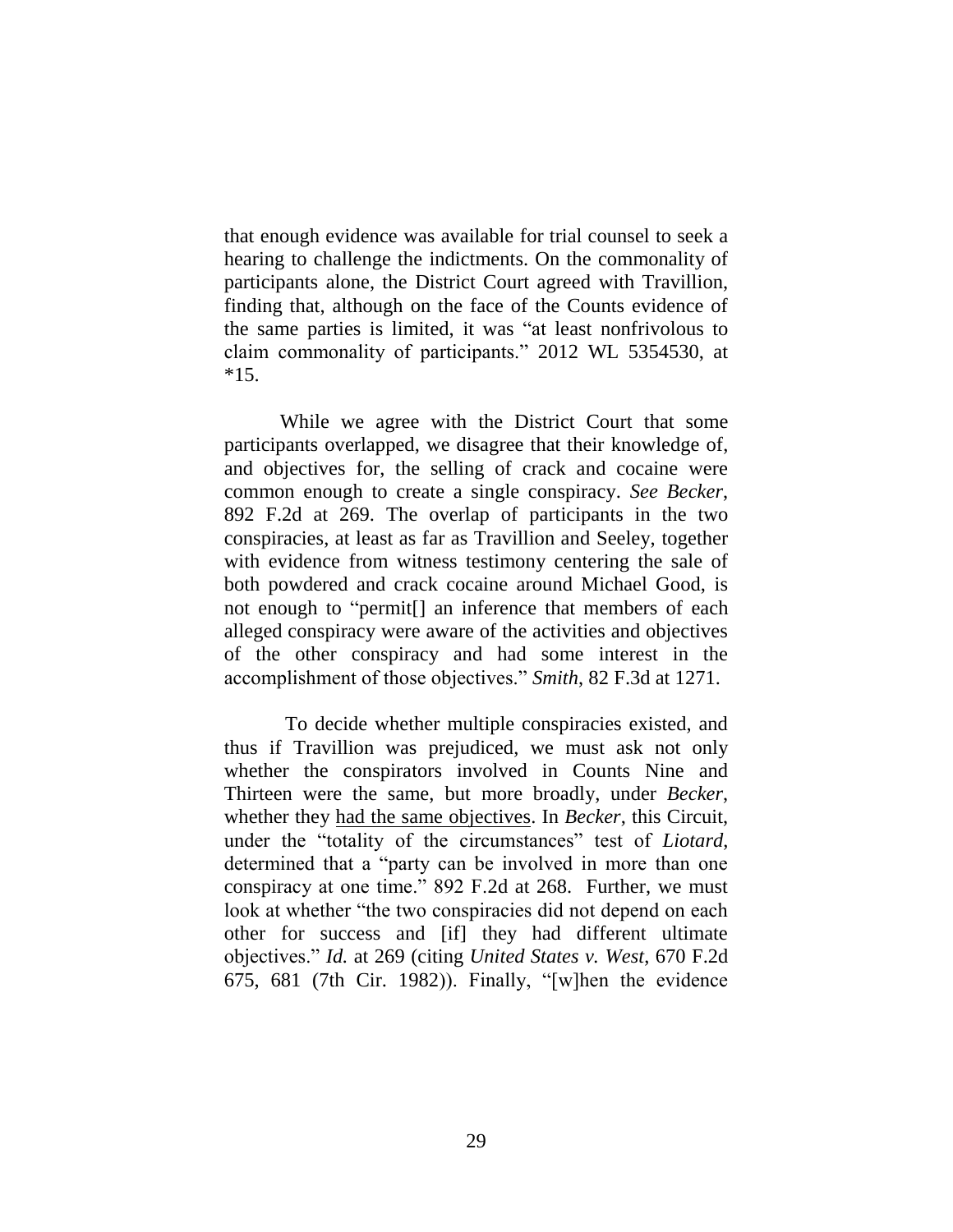indicates that the activities of the alleged conspiracies are not interdependent or mutually supportive and that there are major participants in each conspiracy who lack knowledge of, or any interest in, the activities of the other, this factor weighs heavily in favor of the conclusion that two conspiracies exist." *Smith*, 82 F.3d at 1269.

Travillion failed to show many of the overlapping participants had knowledge of other dealers involved, or sold both drugs alleged here as part of two conspiracies. Had a pretrial evidentiary hearing been undertaken upon trial counsel's petition, evidence would have been brought forth concerning a stipulation between the parties that some participants were solely dealers of cocaine, and others only dealt crack, and thus had different objectives.<sup>27</sup> (*See* 

 $\overline{a}$ 

 $27$  The stipulation states:

The United States and defendant Percy William Travillion stipulate that Isaiah Sherrell . . . would testify that . . . he was involved in Michael Good's crack cocaine distribution conspiracy, . . . that Jerome Thompson . . . would testify that . . . he was involved in Michael Good's powder cocaine distribution conspiracy, . . . that Mark Craighead . . . would testify that . . . he was involved in Michael Good's powder cocaine distribution conspiracy, . . . that Sam Frazier . . . would testify that . . . he was involved in Michael Good's powder cocaine distribution conspiracy, . . . [and] that Coty Youngblood . . . would testify that . . . he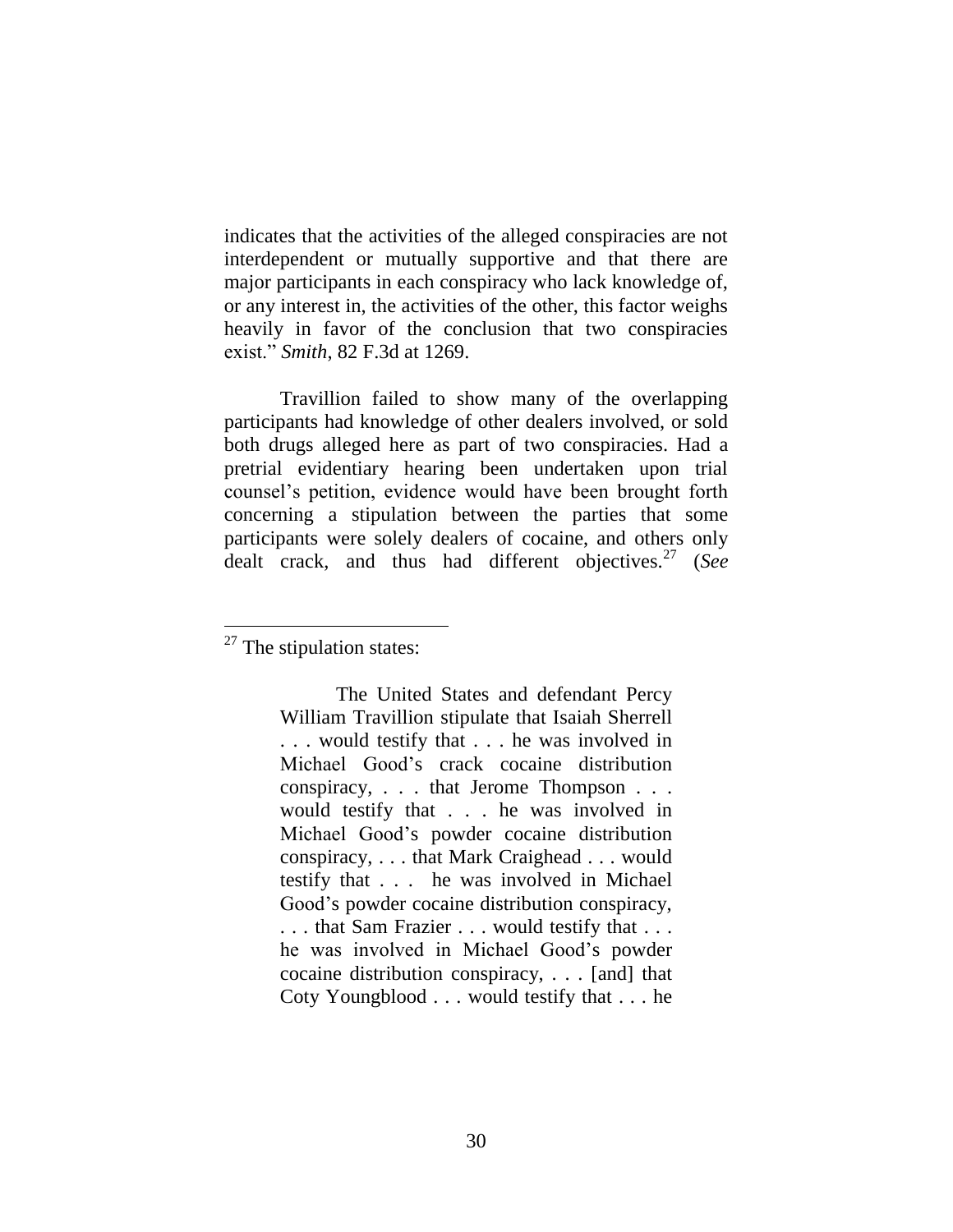*Stipulation*, App. vol. V at 801-02.) The relevant part states other dealers, such as Isaiah Sherrell, "had no dealings or personal interaction in drug trafficking with defendant Percy Travillion." (*Id.* at 801.) As in *Smith*, "[e]xcept for [Good], the common figure, no conspirator was interested in whether any [deal] except his own went through. . . . The conspiracies therefore were distinct and disconnected, not part of a larger scheme . . . . There was no drawing of all together in a single, overall, comprehensive plan." 82 F.3d at 1270 (quoting *Blumenthal v. United States*, 332 U.S. 539, 558 (1947)).

#### *d. Similar Overt Acts*

The District Court described this prong of the totality of the circumstances test as "problematic," because 21 U.S.C. § 846 does not require overt acts. Since there is no requirement of an overt act, we hold that this strict approach to this prong is too narrow and rigid under the modern "totality of the circumstances" test. *Smith*, 82 F.3d at 1268 ("Undue emphasis on the alleged overt acts is precisely the problem we sought to avoid when we adopted the totality of the circumstances approach. That approach requires us to look into the full scope of activities described and implied in the indictments."). Thus, we now broaden our analysis and decide whether to infer only one conspiracy from the relevant activities of those involved. *See Felton*, 753 F.2d at 280.

> was involved in Michael Good's powder cocaine distribution conspiracy . . . .

(App. vol. V at 801-02.)

 $\overline{a}$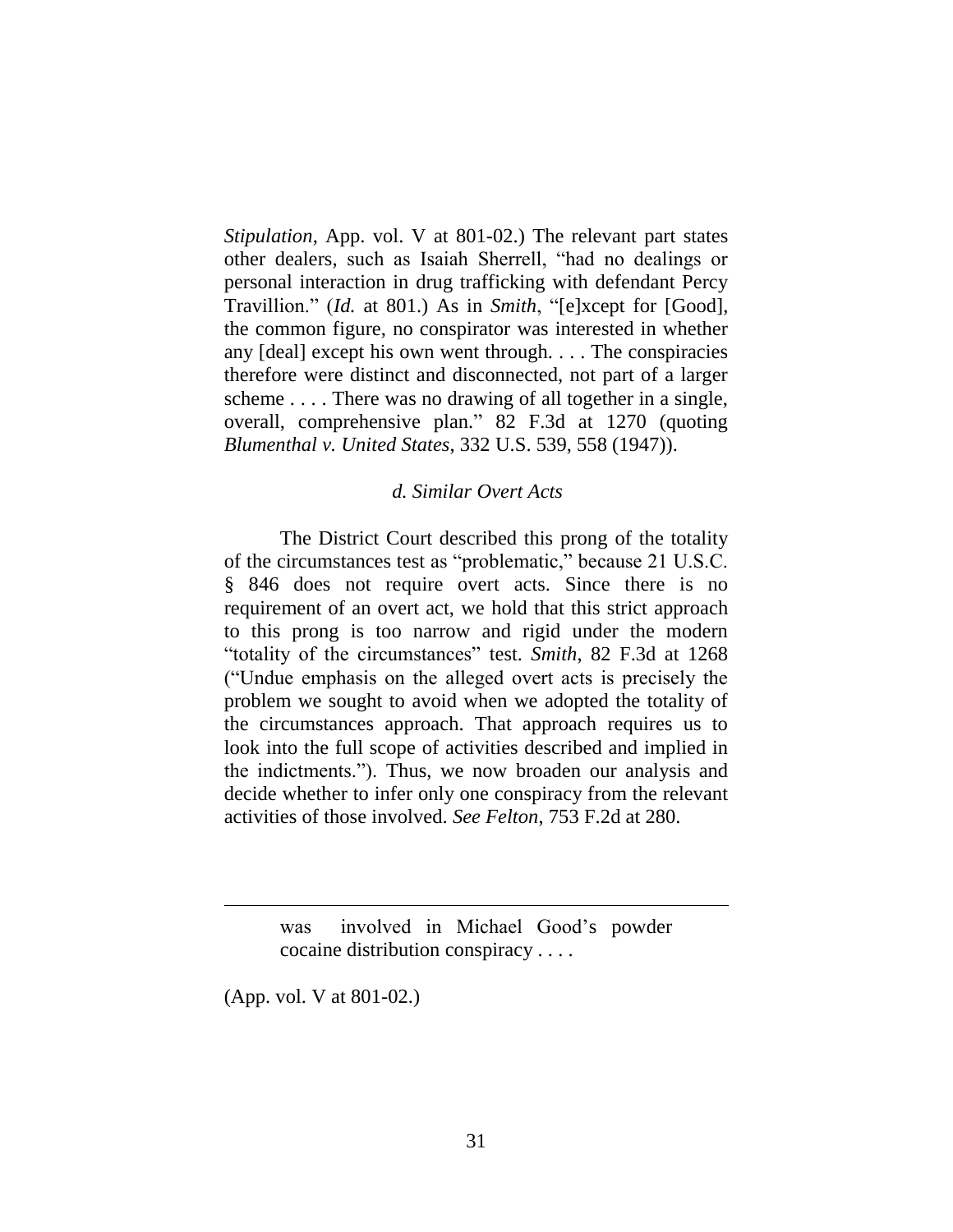Applying this broad standard, Travillion argues we can infer a single conspiracy to distribute cocaine-based drugs in the Pittsburgh area. Other Circuits have found that multiple transactions can constitute a single conspiracy. "The unity essential to a conspiracy is derived from the assent of its members to contribute to a common enterprise. Seemingly independent transactions may be revealed as parts of a single conspiracy by their place in a pattern of regularized activity involving a significant continuity of membership." *United States v. Kelley*, 849 F.2d 999, 1003 (6th Cir. 1988) (quoting *United States v. Grassi*, 616 F.2d 1295, 1303 (5th Cir. 1980)). Conversely, the Eighth Circuit held, even if "the statutory offenses charged are the same, . . . in context with the other factors, this is a minor point, since one can certainly enter two conspiracies to commit the same type of crime." *United States v. Ledon*, 49 F.3d 457, 460 (8th Cir. 1995) (referring to 21 U.S.C. §§ 841 and 846); *see also United States v. Kienzle*, 896 F.2d 326, 329 (8th Cir. 1990) (stating "[w]hile both indictments charge[d] . . . a drug conspiracy violative of the same statute, 21 U.S.C. § 846, entirely different controlled substances are named"). Further, the Sixth Circuit has found two conspiracies existed when charged under the same statute as those in question here. *See United States v. Wheeler*, 535 F.3d 446, 457 (6th Cir. 2008) (noting an indictment charging conspiracy to distribute cocaine and methamphetamine and a second charging a conspiracy to distribute the same and additional drugs were, when considering all the factors, different enough to constitute two separate conspiracies).

Importantly, the Supreme Court has held that "a defendant may be subject to multiple prosecutions of the same conduct if Congress intended to impose multiple punishments for that conduct." *United States v. Rigas*, 605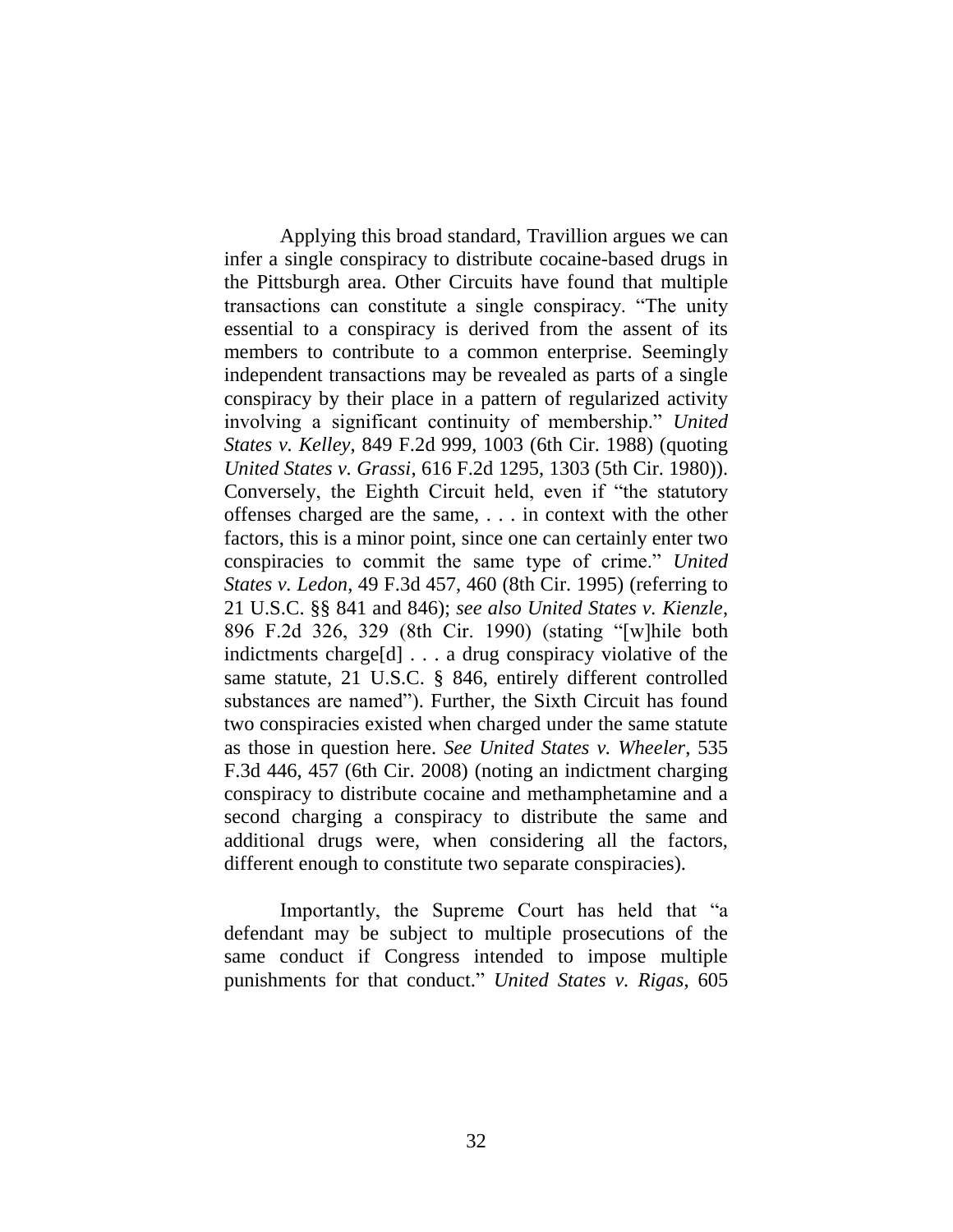F.3d 194, 204 (3d Cir. 2010) (citing *Albernaz v. United States*, 450 U.S. 333, 344 (1981)). While Travillion was charged in each under the same conspiracy statute, 21 U.S.C. § 846, the underlying offenses for each count are two separate statutory provisions. Crack is punished under §  $841(b)(1)(A)(iii)$ , while powder cocaine falls under §  $841(b)(1)(B)(ii)$ . Congress intentionally created separate statutory provisions and, more importantly, separate punishments. *See, e.g., United States v. Gunter*, 462 F.3d 237, 242 (3d Cir. 2006) (noting the weight ratio differences for punishment purposes for crack and cocaine). "It is well settled that a single transaction can give rise to distinct offenses under separate statutes without violating the Double Jeopardy Clause." *Albernaz*, 450 U.S. at 344, n.3 (citing *Harris v. United States*, 359 U.S. 19 (1959)). Most importantly, "[t]his is true even though the 'single transaction' is an agreement or conspiracy." *Id.* (citing *American Tobacco Co. v. United States*, 328 U.S. 781 (1946)). The potential punishments for crack and powder cocaine differ and it is important to know whether the jury convicted the defendant of conspiracy to distribute crack or conspiracy to distribute cocaine, or both. The use of separate conspiracies provides a convenient way of determining this.

In sum, judging the "totality of the circumstances" by the standards set forth in *Liotard*, Travillion would not have met the "nonfrivolous" threshold necessary to support an evidentiary hearing on his double jeopardy claim, and thus he was not prejudiced by counsel's failure to challenge the indictment. While a number of the *Liotard* factors are met, nothing in the evidence presented overcomes the discontinuity between the cocaine and crack conspiracies. The parties involved, other than Michael Good, did not have a